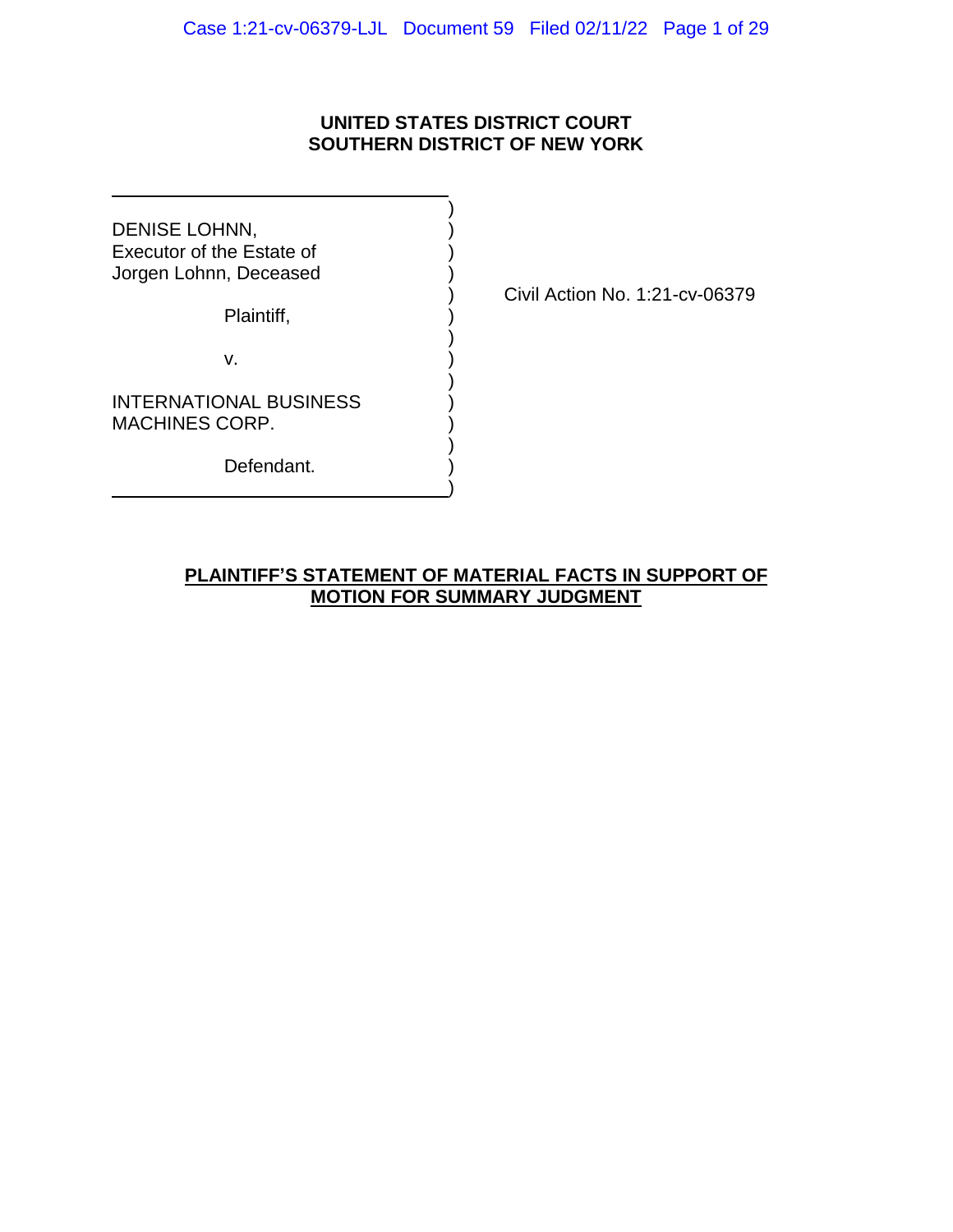# **TABLE OF CONTENTS**

| THE ARBITRATION AGREEMENT'S TIMING PROVISION AND ITS IMPACT<br>ON PLAINTIFF IN PURSUING MR. LOHNN'S AGE DISCRIMINATION CLAIM                                                                                     |  |
|------------------------------------------------------------------------------------------------------------------------------------------------------------------------------------------------------------------|--|
| THE ARBITRATION AGREEMENT'S CONFIDENTIALITY PROVISION AND ITS<br>IMPACT ON EMPLOYEES WHO HAVE PURSUED ARBITRATION OF AGE                                                                                         |  |
| HIGH LEVEL EXECUTIVE COMMUNICATIONS SHOWING AGE<br>ANIMUS AND PLANS TO REDUCE IBM'S POPULATION OF OLDER                                                                                                          |  |
|                                                                                                                                                                                                                  |  |
| DOCUMENTS PRODUCED TO THE EEOC AS PART OF ITS<br>CLASSWIDE INVESTIGATION INTO IBM'S LAYOFF STRATEGY 12                                                                                                           |  |
|                                                                                                                                                                                                                  |  |
|                                                                                                                                                                                                                  |  |
| FINAL AWARDS ISSUED FINDING IBM ENGAGED IN AGE                                                                                                                                                                   |  |
| <b>FAVORABLE RULINGS OBTAINED IN ARBITRATION PROCEEDINGS22</b>                                                                                                                                                   |  |
| UNFAVORABLE RULINGS AND DISMISSALS OF ARBITRATION<br>CASES WHERE THE EMPLOYEES WERE NOT PERMITTED TO<br>SUBMIT ALL THE EVIDENCE (AND FAVORABLE RULINGS) THAT<br>PLAINTIFF'S COUNSEL HAVE OBTAINED IN OTHER CASES |  |
| IBM SEEKS SANCTIONS AGAINST PLAINTIFF'S COUNSEL FOR EVEN<br>ATTEMPTING TO CHALLENGE THE CONFIDENTIALITY PROVISION IN                                                                                             |  |
|                                                                                                                                                                                                                  |  |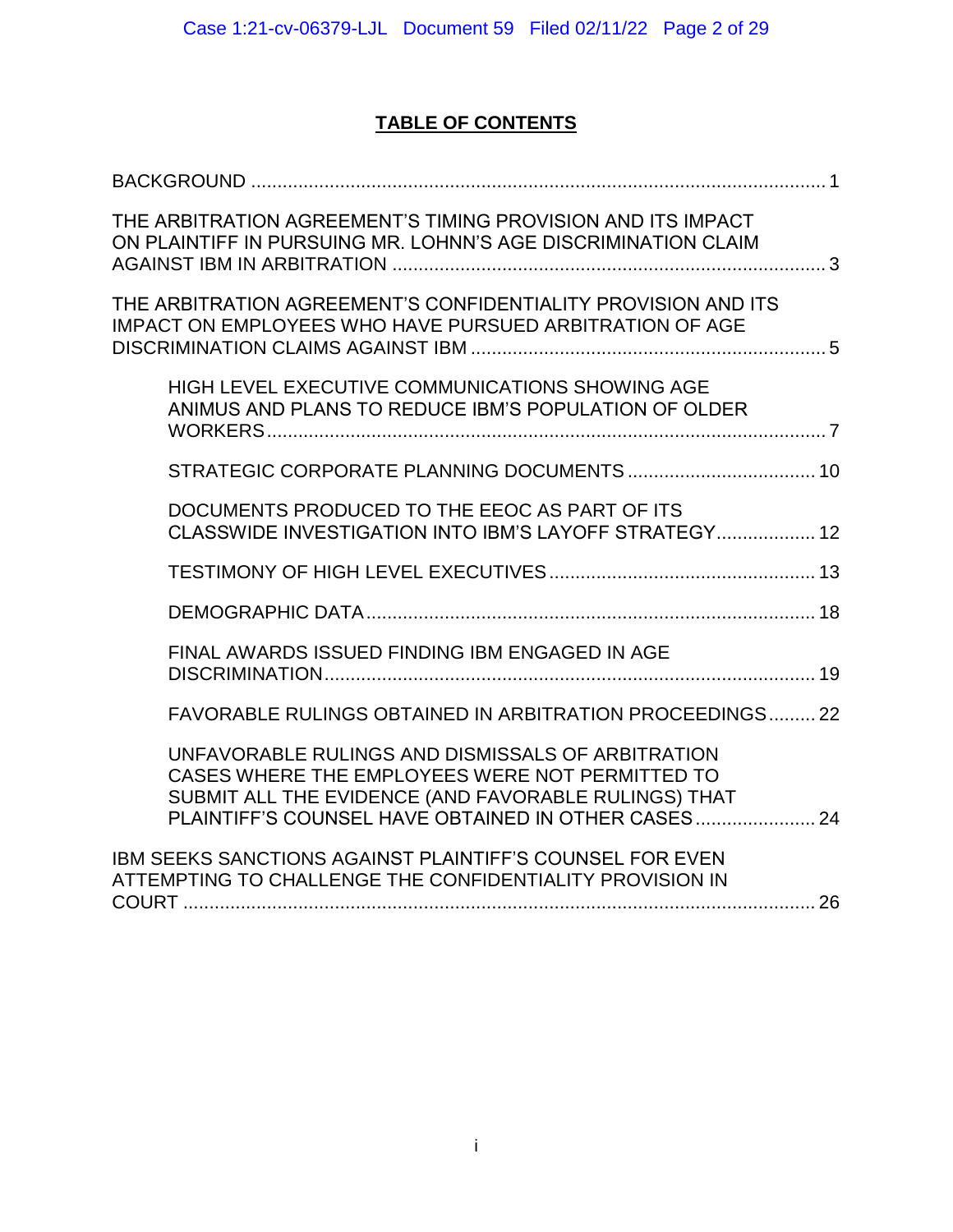Pursuant to Federal Rule of Civil Procedure 56 and Local Civil Rule 56.1, Plaintiff submits the following statement of material facts as to which there is no genuine issue to be tried.

## **BACKGROUND**

<span id="page-2-0"></span>1. Plaintiff"s deceased husband Jorgen Lohnn was formerly employed by Defendant International Business Machines Corporation (hereinafter "IBM"). See Compl. ¶ 1, 7.

2. Defendant IBM is a New York corporation with its principal place of business in Armonk, New York. IBM is a multinational technology company that offers a range of services and goods, including computing, cloud platforms, advanced analytics tools, and others. See Compl. ¶ 4.

3. Plaintiff alleges that Mr. Lohnn lost his job as the result of IBM"s discriminatory efforts to systematically reduce its employment of older workers in order to build a younger workforce, pushing out thousands of older workers while hiring younger workers (which IBM often refers to as "Early Professional Hires" or "New Collar" workers), in order to better compete with younger technology companies, such as Google, Facebook, Amazon, and others. See Complaint at ¶¶ 8-10. See also allegations set forth in Rusis v. International Business Machines Corp., Civ. Act. No. 1:18-cv-08434 (S.D.N.Y.), Second Amended Complaint (Dkt. 180), attached as Exhibit 1 to the Declaration of Shannon Liss-Riordan ("Liss-Riordan Decl.").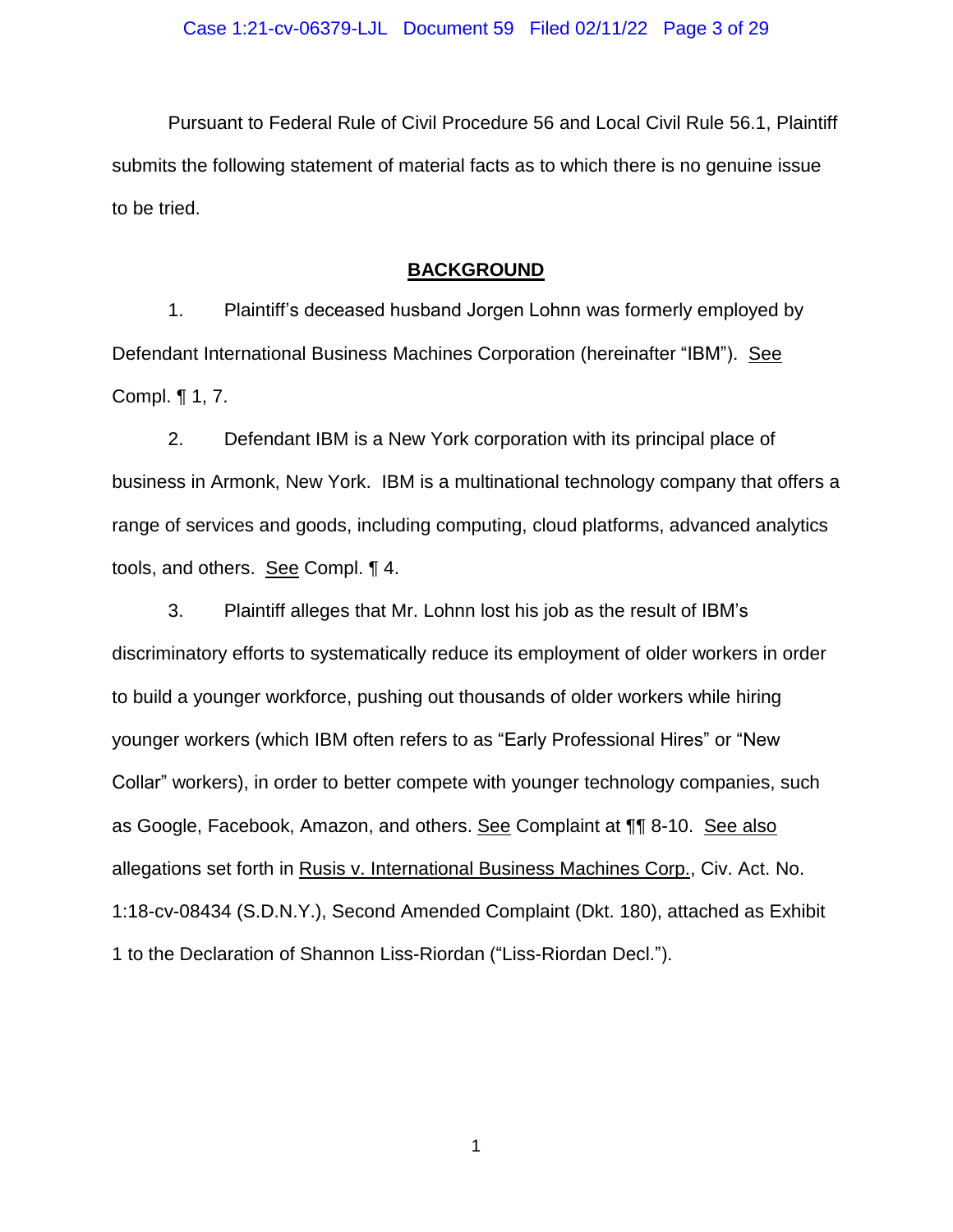## Case 1:21-cv-06379-LJL Document 59 Filed 02/11/22 Page 4 of 29

4. In connection with his termination, Mr. Lohnn signed a "Separation Agreement," which is attached as Exhibit 2 to the Liss-Riordan Declaration.<sup>1</sup>

5. The Separation Agreement released most legal claims, but it did not release federal claims for age discrimination under the Age Discrimination in Employment Act ("ADEA"), as amended, 29 U.S.C. § 621 *et seq*. See Liss-Riordan Decl., Exhibit 2.<sup>2</sup>

6. The Separation Agreement provided that if Mr. Lohnn chose to bring a claim under the ADEA, he would need to pursue the claim in individual arbitration, rather than in court or as part of a class action. See Liss-Riordan Decl., Exhibit 2.

- 7. [Paragraph Intentionally Omitted]
- 8. [Paragraph Intentionally Omitted]
- 9. [Paragraph Intentionally Omitted]

10. Plaintiff opted in to the Rusis collective action, in which hundreds of employees have alleged that IBM discriminated against them and other older workers in separating them from their jobs in violation of the ADEA. See Rusis Second Amended Compl., Exhibit 1 to Liss-Riordan Decl.<sup>3</sup> Plaintiff opted in to that case to seek a court ruling that IBM could not prevent her from pursuing Mr. Lohnn"s ADEA claims in

 $\mathbf{1}$ Plaintiff received a modest severance payment in exchange for signing the agreement. See Compl. at ¶¶ 11-12.

<sup>2</sup> The Agreement could not legally release claims under the ADEA because it did not include disclosures regarding the ages of employees selected for layoff and not selected for layoff, as required under the Older Workers' Benefits Protections Act ("OWBPA"), 29 U.S.C. § 626(f). Mr. Lohnn did not receive these disclosures. See Liss-Riordan Decl., Exhibit 2.

<sup>&</sup>lt;sup>3</sup> Hundreds of employees have opted in to Rusis. See Rusis, Dkt. 8-10, 28-29, 32, 36-37, 45, 48, 82-96, 99, 102-104, 109-112, 117, 140, 146, 149, 151, 153, 155, 157. Currently, there are approximately 177 plaintiffs in Rusis.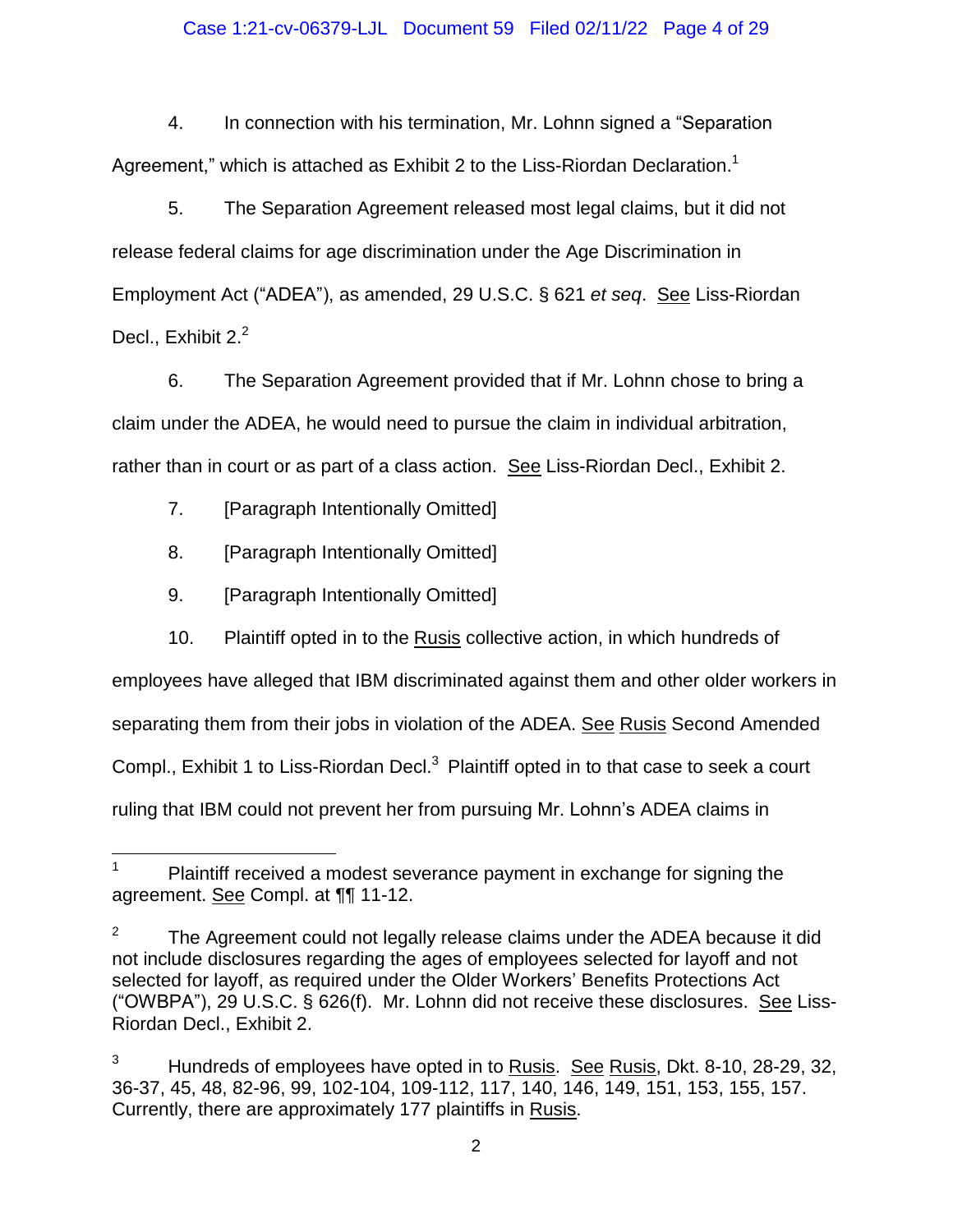## Case 1:21-cv-06379-LJL Document 59 Filed 02/11/22 Page 5 of 29

arbitration that she could have pursued in court (had it not been for Mr. Lohnn having signed an arbitration agreement). See Rusis Plaintiffs" Brief at 10-21, Rusis Dkt. 136. The court ruled, however, that while the Plaintiff may seek such a court determination, she could not do so as part of a class action, since Mr. Lohnn waived his right to participate in a class action by signing IBM"s Separation Agreement. See Rusis, 2021 WL 1164659 (S.D.N.Y. Mar. 26, 2021), at \*4-7.

11. Thereafter, Plaintiff filed an individual case seeking a declaration that IBM could not prevent her from pursuing Mr. Lohnn"s ADEA claims in arbitration that she could have pursued in court (had it not been for Mr. Lohnn having signed the arbitration agreement). See Compl. at ¶¶ 21-23.

<span id="page-4-0"></span>12. [Paragraph Intentionally Omitted.]

# **THE ARBITRATION AGREEMENT'S TIMING PROVISION AND ITS IMPACT ON PLAINTIFF IN PURSUING MR. LOHNN'S AGE DISCRIMINATION CLAIM AGAINST IBM IN ARBITRATION**

13. IBM"s arbitration agreement includes the following timing provision:

To initiate arbitration, you must submit a written demand for arbitration to the IBM Arbitration Coordinator no later than the expiration of the statute of limitations (deadline for filing) that the law prescribes for the claim that you are making or, if the claim is one which must first be brought before a government agency, no later than the deadline for the filing of such a claim. If the demand for arbitration is not timely submitted, the claim shall be deemed waived. The filing of a charge or complaint with a government agency or the presentation of a concern though the IBM Open Door Program shall not substitute for or extend the time for submitting a demand for arbitration.

Liss-Riordan Decl., Exhibit 2 (Separation Agreement).

14. If Plaintiff could pursue Mr. Lohnn"s claims in court, they would be timely

under the "piggybacking" doctrine, under which discrimination plaintiffs are excused

from exhausting administrative remedies (i.e. first filing a charge of discrimination with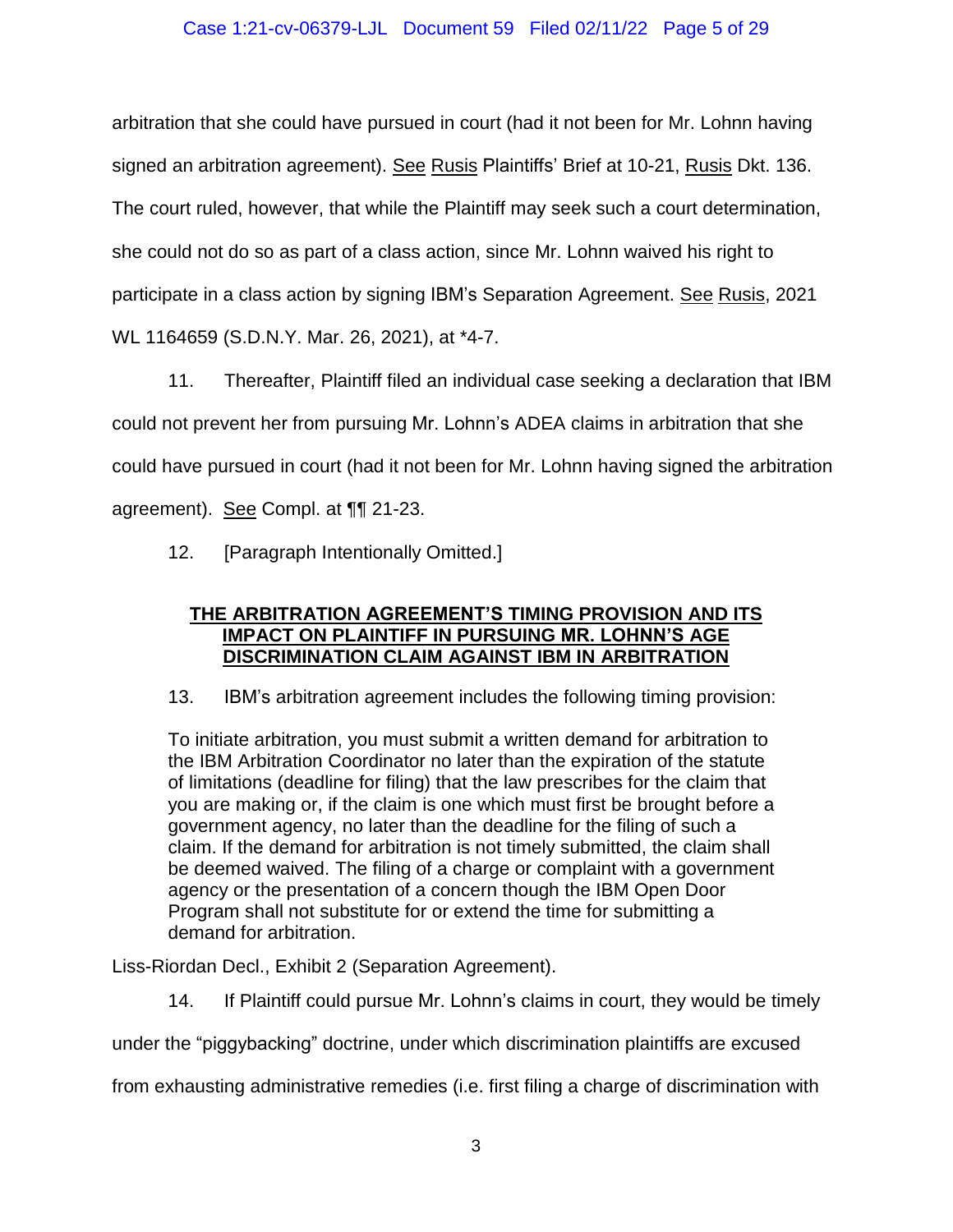the EEOC) and tolls the statute of limitations for such plaintiffs, if a prior similar

administrative charge has been filed that sets forth a classwide allegation of

discrimination under which the plaintiff's claim would fall. $4$ 

15. Although Plaintiff would be timely to pursue Mr. Lohnn"s claims in court,

the arbitrators in a number of other cases have determined that this timing provision of

IBM"s Separation Agreement does not allow a claimant to invoke the "piggybacking"

IBM is discriminating against its older workers, both by laying them off disproportionately to younger workers and not hiring them for open positions. Indeed, over the last several years, IBM has been in the process of systematically laying off its older employees in order to build a younger workforce. IBM has laid off at least 20,000 employees over the age of forty in the last five years. I am 59 years old, and I am being laid off by IBM effective June 27, 2018. Since receiving notice of my layoff, I have applied for several other open positions within IBM, for which I am eminently qualified, but I have not been hired for any of these positions, despite my lengthy service and successful experience as an employee for IBM. I believe that I and thousands of other employees have been discriminated against by IBM on the basis of age.

Rusis EEOC Charge, Liss-Riordan Decl., Exhibit 5. Other Rusis plaintiffs subsequently filed class charges with similar language on July 2, 2018. See Henry Gerrits EEOC Charge, Liss-Riordan Decl., Exhibit 6.; Phil McGonegal EEOC Charge, Liss-Riordan Decl., Exhibit 7.

Also, on July 22, 2021, the Rusis plaintiffs submitted a second amended complaint, adding Sally Gehring (and various others) as additional named plaintiffs. See Rusis Dkt. 188. Ms. Gehring filed a classwide EEOC charge back November 14, 2016. See Gehring EEOC Charge, Liss-Riordan Decl., Exhibit 8. Ms. Gehring"s charge states:

I was forced to train a new employee who was outside my protected statuses. I was subjected to a hostile work environment when training others to do my job duties. Particularly, I trained workers who were male, under age of 40, non American national origin and a different race to do my duties. After which, I was terminated and my job duties were taken over by workers outside all of my protected statuses. Many employees in my protected statuses have been terminated and are not being hired.

Gehring EEOC Charge, Liss-Riordan Decl., Exhibit 8. Mr. Lohnn was terminated after January 19, 2016, see Plaintiff's complaint at ¶ 7, which is 300 days before Sally Gehring submitted her charge.

<sup>4</sup> Edvin Rusis (the lead plaintiff in the Rusis lawsuit) filed a class EEOC charge. That charge, which he filed on May 10, 2018, states: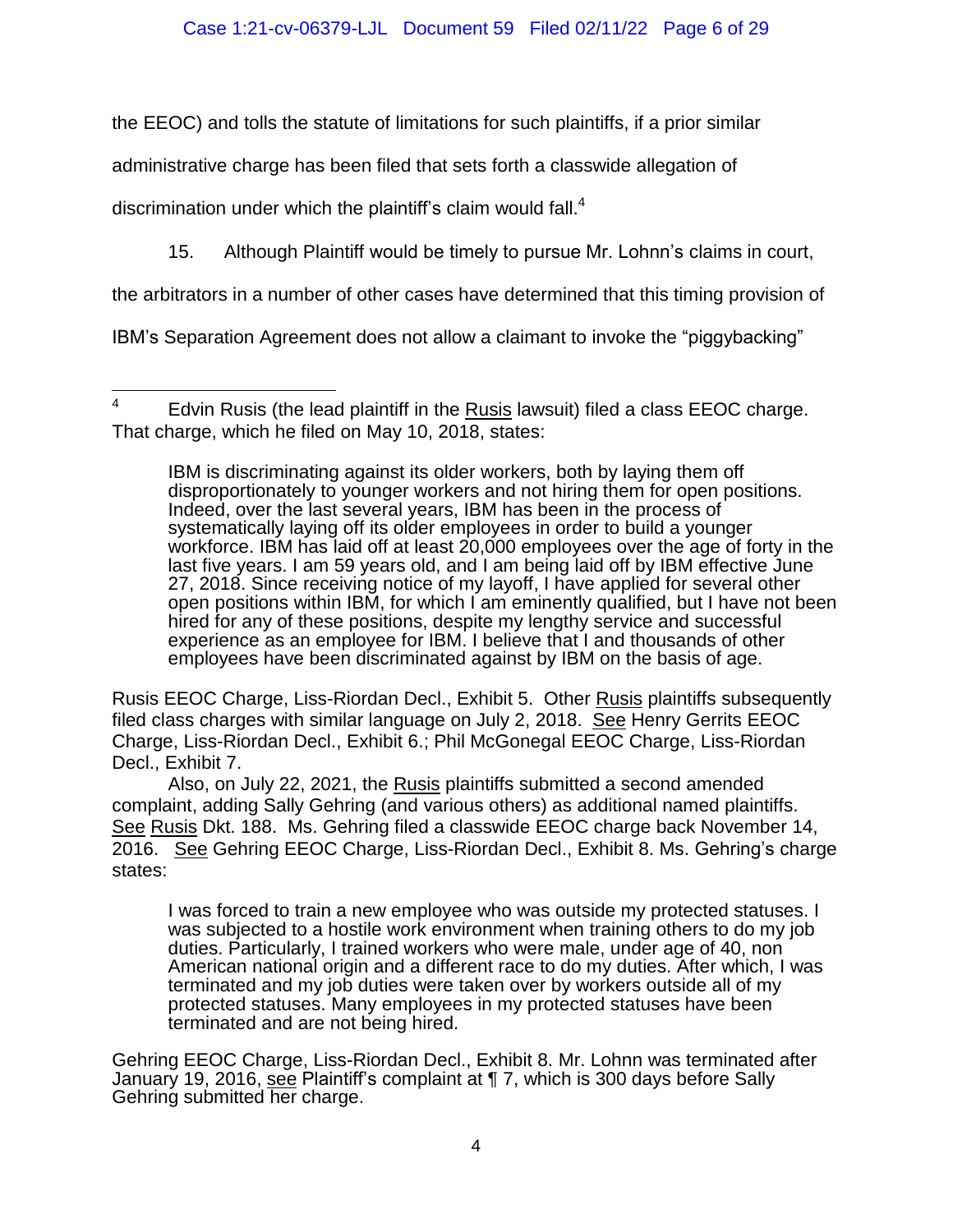doctrine in arbitration that would have applied in court. See Collected Arbitration Decisions, filed in In Re: IBM Arbitration Agreement Litigation, C.A. No. 21-CV-6296 (JMF) Dkt. 29-4 (S.D.N.Y.). 5

# <span id="page-6-0"></span>**THE ARBITRATION AGREEMENT'S CONFIDENTIALITY PROVISION AND ITS IMPACT ON EMPLOYEES WHO HAVE PURSUED ARBITRATION OF AGE DISCRIMINATION CLAIMS AGAINST IBM**

16. IBM"s arbitration agreement also includes the following confidentiality

provision:

Privacy and confidentiality are important aspects of arbitration. Only parties, their representatives, witnesses and necessary administrative staff of the arbitration forum may attend the arbitration hearing. The arbitrator may exclude any non-party from any part of a hearing.

To protect the confidentiality of proprietary information, trade secrets or other sensitive information, the parties shall maintain the confidential nature of the arbitration proceeding and the award. The parties agree that any information related to the proceeding, such as documents produced, filings, witness statements or testimony, expert reports and hearing transcripts is confidential information which shall not be disclosed, except as may be necessary to prepare for or conduct the arbitration hearing on the merits, or except as may be necessary in connection with a court application for a preliminary remedy, a judicial challenge to an award or its enforcement, or unless otherwise required by law or judicial decision by reason of this paragraph.

Liss-Riordan Decl., Exhibit 2.

Arbitration Agreement, at p. 25, Exhibit 2 to Liss-Riordan Decl. (emphasis added).

 5 IBM has consistently cited a provision in its arbitration agreement that it contends requires that any challenges to the enforceability of any portions of its arbitration agreement be heard by a court, rather than an arbitrator:

*Any issue concerning the validity or enforceability of this Agreement*, including the class action or collective action waivers contained in this section, *shall be decided only by a court of competent jurisdiction***.** Any issue concerning the arbitrability of a particular issue or claim pursuant to this section (except for issues concerning the enforceability of the class action or collective action waivers) must be resolved by an arbitrator and not a court.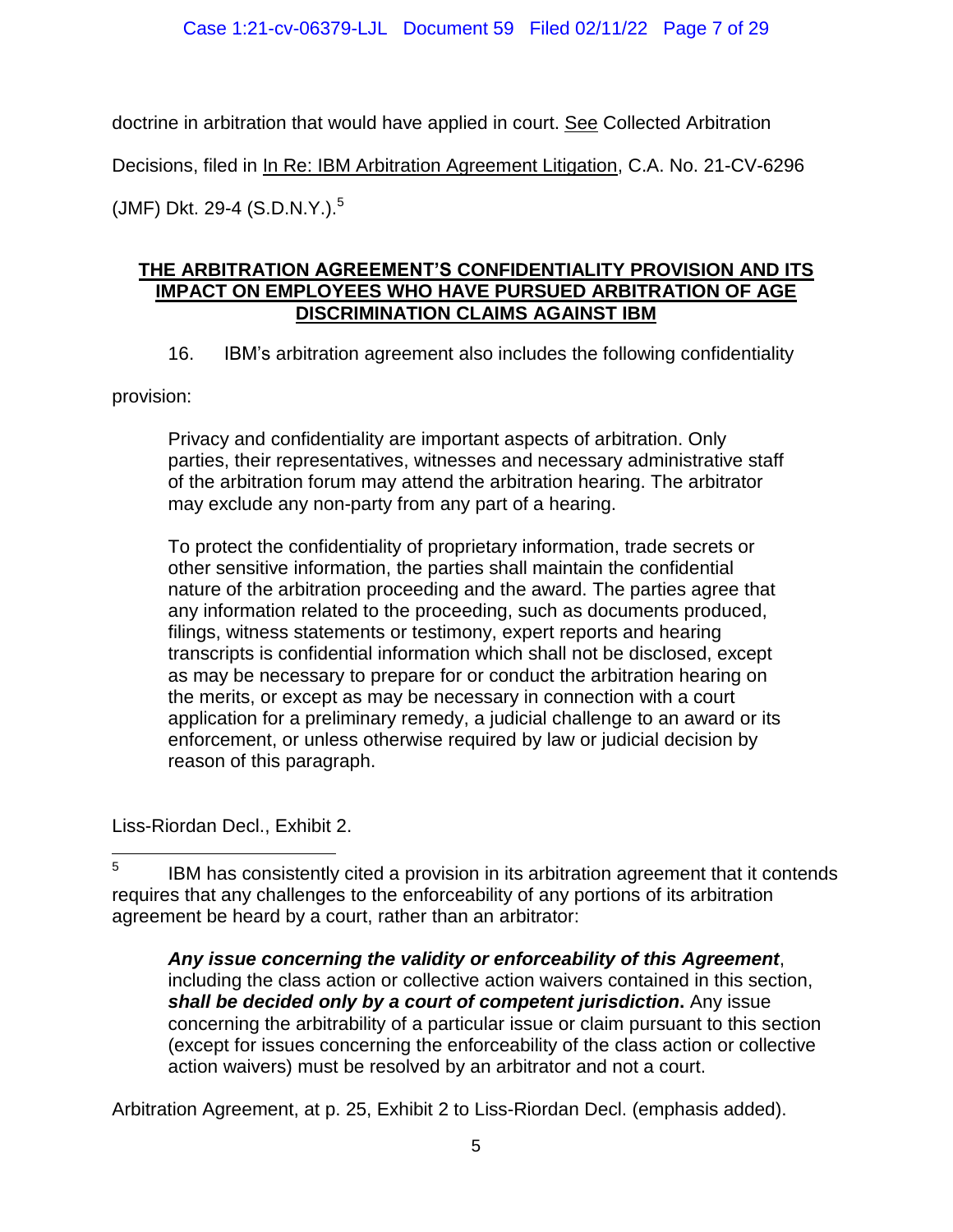#### Case 1:21-cv-06379-LJL Document 59 Filed 02/11/22 Page 8 of 29

17. Plaintiff"s counsel currently represents hundreds of individuals who are pursuing or have pursued ADEA claims against IBM in individual arbitration, alleging that they, like Plaintiff, fell victim to IBM"s years-long companywide discriminatory scheme implemented by IBM"s top management to build a younger workforce, by reducing its population of older workers in order to make room for the hiring of younger workers. See Liss-Riordan Decl., at ¶2.

18. In these arbitrations, Plaintiff"s counsel have obtained, on behalf of some former IBM employees, critical evidence that IBM was engaged in a systemic companywide scheme over a period of years to decrease the number of older workers at the company and increase the proportion of younger workers. Some of this evidence is described below. See Liss-Riordan Decl., at ¶3.

19. However, IBM has sought to block former employees from using this evidence that their counsel obtained in other arbitration cases, even though it would be relevant to their own claims, citing the confidentiality provision in the arbitration agreement. See Liss-Riordan Decl., at ¶4.

20. Plaintiff"s counsel have challenged the confidentiality provision in a number of arbitrations but IBM has argued that any challenges to provisions in the agreement must be addressed by a court, not the arbitrator. See, e.g., Liss-Riordan Decl., Exhibits 30 (Stafford Confidentiality Order) & 31 (Reineri Confidentiality Order).

21. IBM has often succeeded in preventing these employees from using this evidence amassed in other employees" arbitration cases. As a result, and as described further below, a number of employees pursuing ADEA claims against IBM in arbitration have had their claims dismissed on summary judgment or have not prevailed at hearing,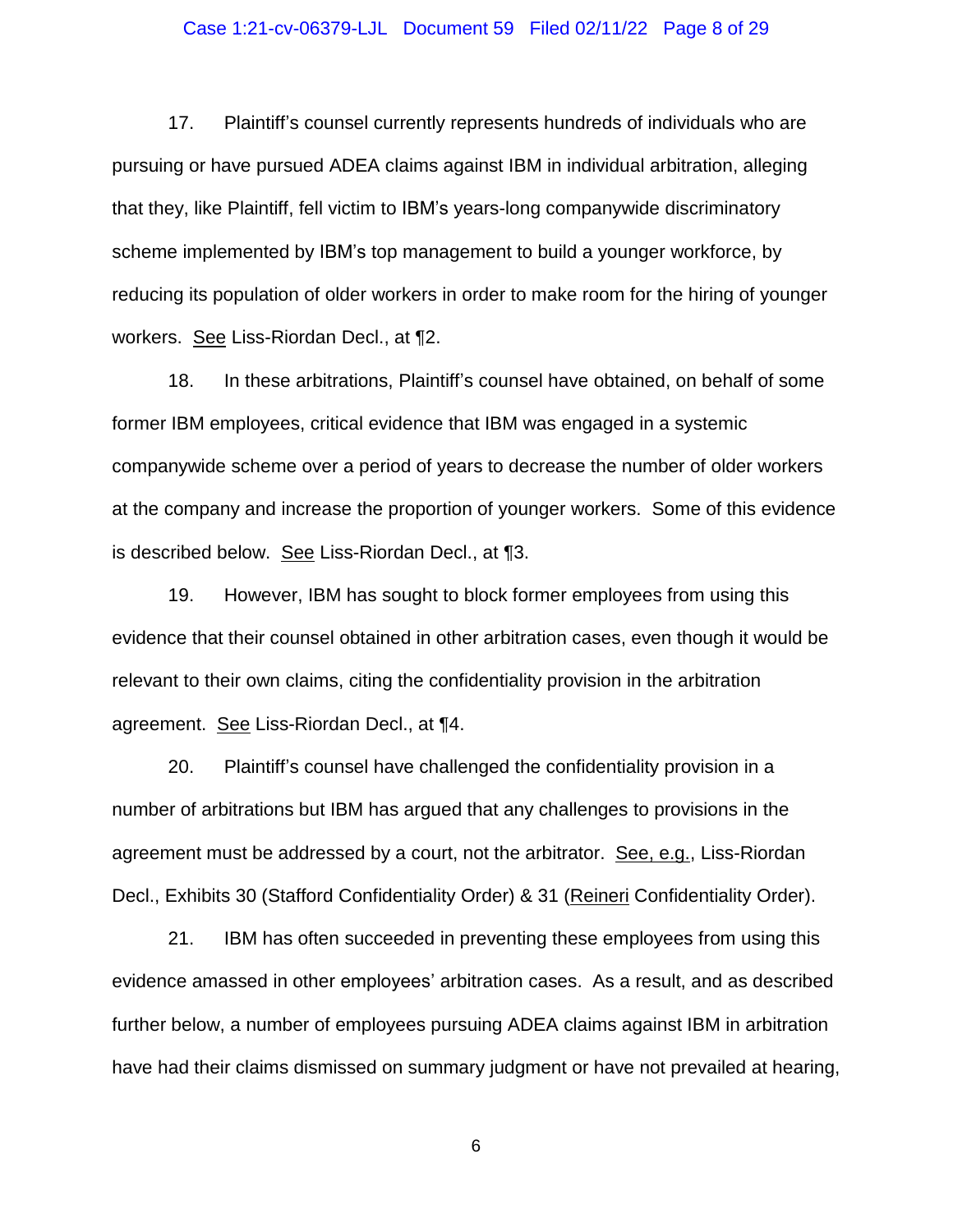having not been able to use all this common evidence obtained in other cases regarding IBM"s top-down scheme to oust older employees from its workforce in order to increase its proportion of younger employees. See Liss-Riordan Decl., at ¶5.

# <span id="page-8-0"></span>**HIGH LEVEL EXECUTIVE COMMUNICATIONS SHOWING AGE ANIMUS AND PLANS TO REDUCE IBM'S POPULATION OF OLDER WORKERS**

22. In arbitration, Plaintiff"s counsel have obtained evidence showing high level executive communications demonstrating highly incriminating animus against older workers by IBM's former  $\blacksquare$ , as well as the  $\blacksquare$ at IBM, **Executive Emails** 1. See Liss-Riordan Decl., Exhibit 10 (Executive Emails). 23.  $\blacksquare$  was the of IBM from 2012 to 2020. See https://www.ibm.com/about/ 24. Was the **at IBM from 2013** to 2020. See Liss-Riordan Decl., Exhibit 13 (The Testimony), at 533:10-18. 25. The evidence obtained reflects age animus from IBM"s highest ranks. See Liss-Riordan Decl., Exhibit 10 (Executive Emails). 26. For example, the evidence shows emails between **The Contract Contract and Theory** If in which **the makes clear that she wants to see the percentage of** "millennials" employed at IBM increased. See id. 27. In one email chain, **Expresses frustration that IBM's** proportion of millennials employees is much lower than at a competitor firm. She forwards an article to  $\blacksquare$ , which she points out "says 72% of ACN ee's are millenials [sic]." responds, stating "Last year, millennials made up 42% of our workforce and 81% of new hires . . . . we can refresh the numbers for YTD 2016-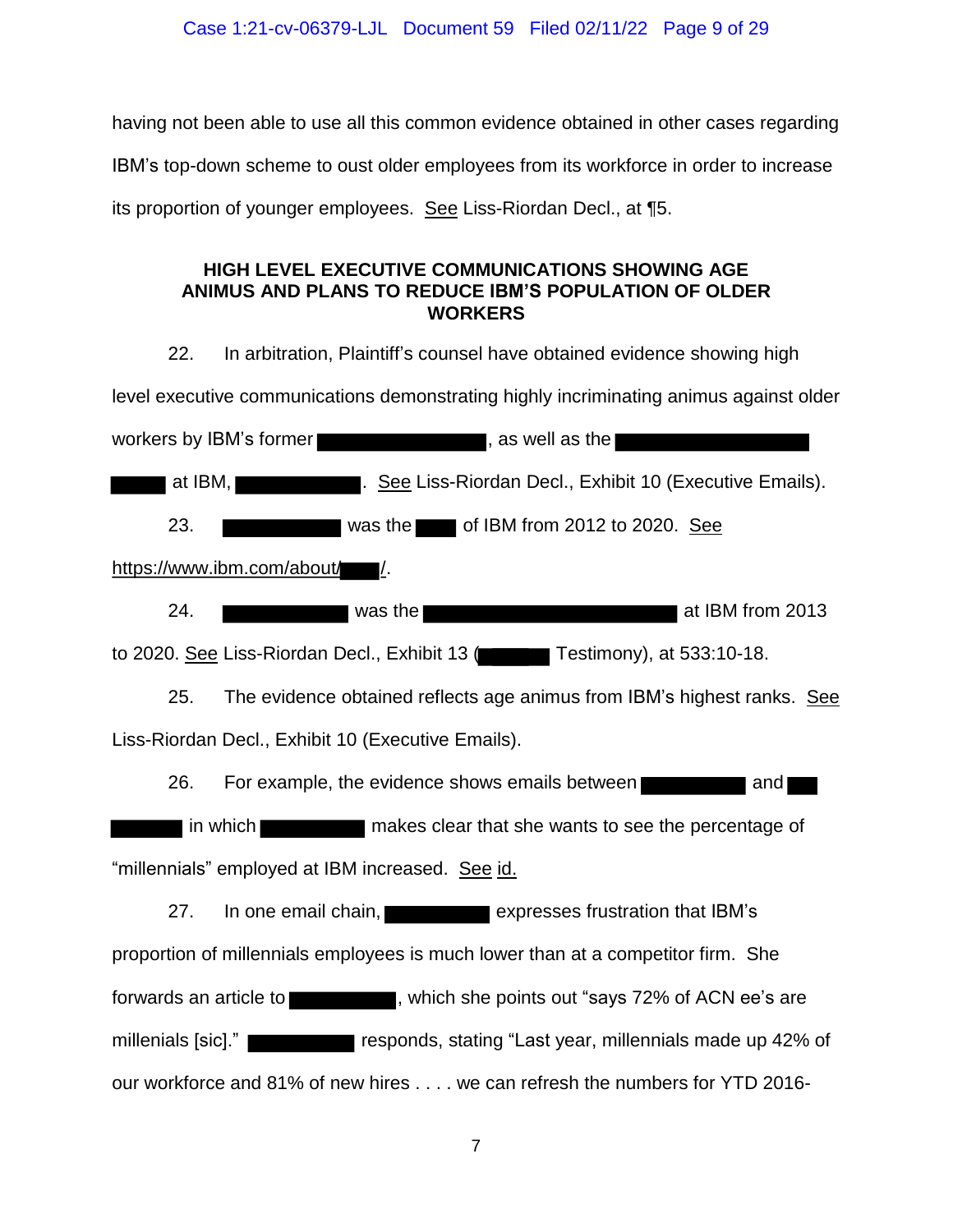#### Case 1:21-cv-06379-LJL Document 59 Filed 02/11/22 Page 10 of 29

and see what makes sense to use in future opps." from 72." See id. at IBM-EVANS003512-3.

28. These emails show making clear making clear concerns to her Human Resources team, noting to her team: "at the last OT we discussed the fact that our millennial population trails competitors. The data below is very sensitive – not to be shared – but wanted to make sure you have it. You will see that while Accenture is 72% millennial we are at 42% with a wide range and many units falling well below that average. Speaks to the need to hire early professionals – and to avoid using downbanding of existing employees as a way to fill jobs. Honestly I think we should stop this practice – it means over-paying, creates blockers and inhibits bringing in new thinking from the outside." Id. at IBM-EVANS003520.

29. The emails show that was particularly focused on an analysis of the percentage of millennials in each business unit at IBM. Id. at IBMEVANS003531- 32.

30. The analysis includes a chart which shows the percentage of employees in various generational cohorts in each business unit. These cohorts identify the proportion of employees who are "millennial", "Gen X", "baby boomers", and "traditionalists". Id.

31. **The CBS Business Unit "is the GBS Business Unit "is the GBS** highest, at 54%, a full 18 points lower than ACN [Accenture]. GTS is 42% millennials. Between them, they represent 55% of our 158k millennials." Id. at IBM-EVANS003525.

32. In another communication, **and in the use of the use of the use of the** disparaging term "Dinobabies" to describe the older IBM employees and a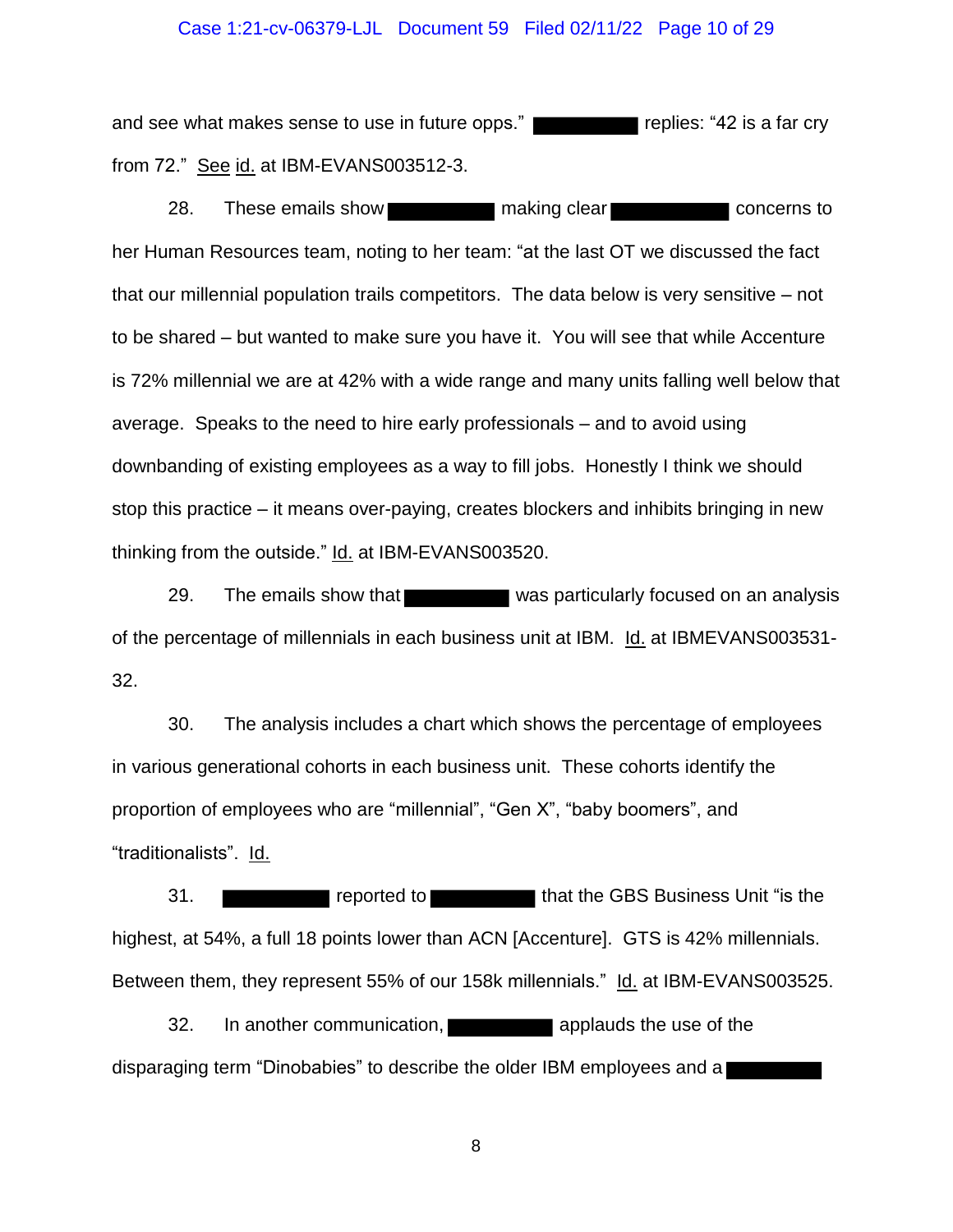#### Case 1:21-cv-06379-LJL Document 59 Filed 02/11/22 Page 11 of 29

"s plan to oust them from IBM"s workforce; he describes his plan to "accelerate change by inviting the "dinobabies" (new species) to leave" and make them an "Extinct species." Id. at IBM-EVANS003510.

33. In another email, describes IBM"s "*dated* maternal *workforce* – *this is what must change*. They really don"t understand social or engagement. Not digital natives. *A real threat for us*." Id. at IBM-EVANS003535 (emphasis added).

34. In one email, warns her team: "I"m sure you all know this but as a reminder, keep data on age very limited and when in doubt check with legal." Id. at IBMEVANS003521.

35. These emails evidence a top-down plan to retain younger workers in an effort to improve IBM's demographic makeup. In one email, **explaint and intervaller** explains a "mandatory" rule that "no EPH [Early Professional Hire] is eligible for RA ["resource action" – IBM"s term for mass layoff] in first 12 months of hire. We are not making the progress we need to make demographically, and we are squandering our investment in talent acquisition and training." Id. at IBMEVANS003515.

36. In another email, **Explains to that the set of that the** percentage of millennials at IBM will increase once certain of IBM"s "resource action" (layoff) programs are complete: " $\blacksquare$  – more on this issue of % millennials. The math will improve when Saturn/Solitaire employees move on, and when we bring onboard our early professionals and interns in the summer . . .." Id. at IBMEVANS003525.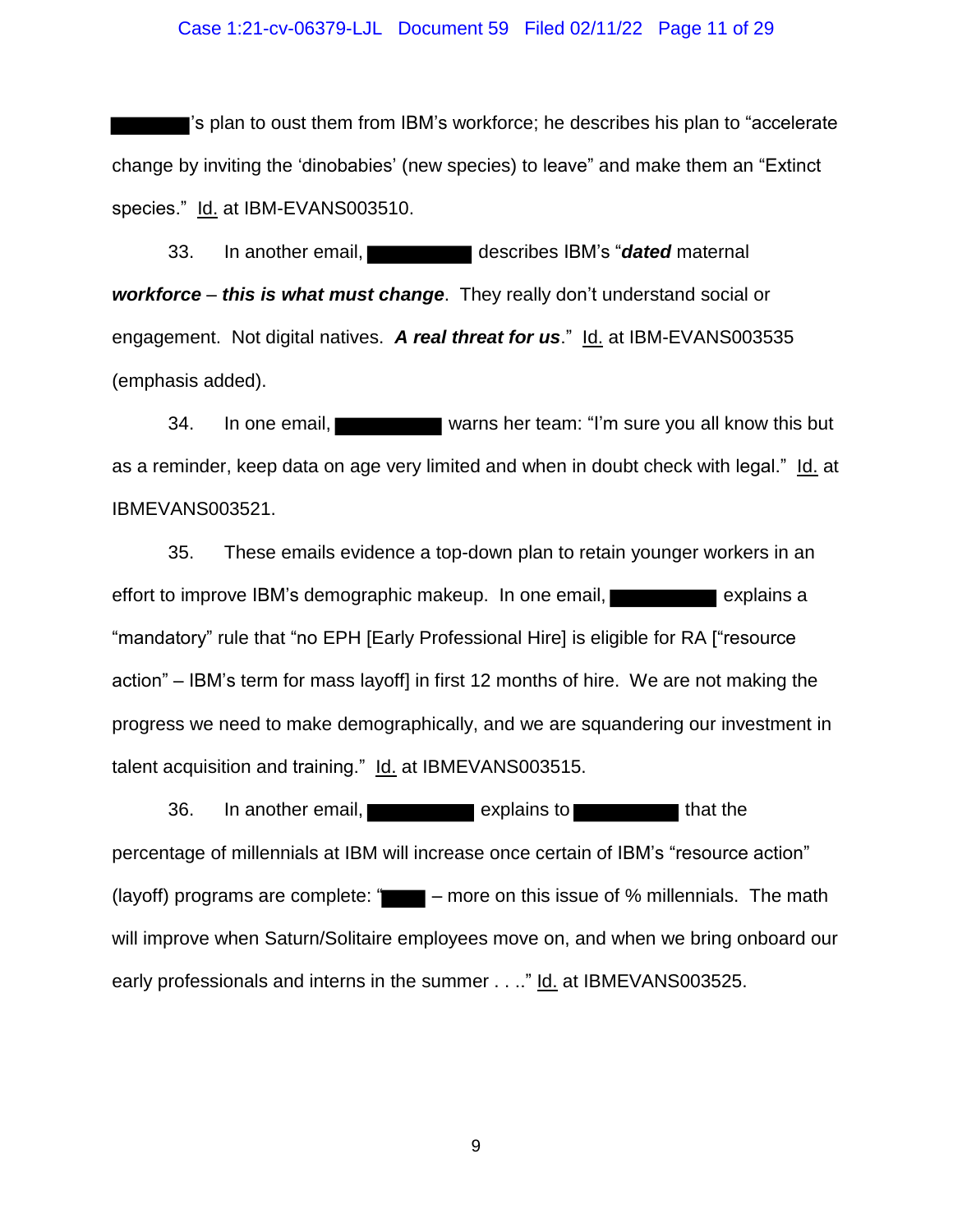## **STRATEGIC CORPORATE PLANNING DOCUMENTS**

<span id="page-11-0"></span>37. In arbitration, Plaintiff"s counsel have also obtained evidence showing IBM corporate planning documents that support the claim that IBM was systematically attempting to reduce its population of older workers in order to increase the population of younger workers. See Liss-Riordan Decl., Exhibit 11 (corporate planning documents).

38. These documents discuss IBM hiring goals and workforce composition, including a focus on hiring "Early Professional Hires" and "maintain[ing] attrition to offset hiring" and "fund[ing] an influx of EPs [early professionals] to correct seniority mix." See id.

39. The documents also describe efforts to "Shift headcount mix towards greater % of Early Professional hires" and "Increase Top Talent from Investment Universities." In one slide entitled "Talent: Transforming to Next Generation Digital Talent," IBM lists under "Expected Outcomes" that IBM should have "55% Early Professional Hires in 2020", as well as "10% annual talent refresh." See id.

40. In another example, these corporate planning documents explain that "A new focus on Early Professional Hires supports the future talent system to rebuild, rejuvenate, and gain momentum . . ." and lays out "A case for change: IBM"s emphasis on experienced level hiring is out of step with competitors resulting in higher costs and a weaker pipeline for future leaders." The document goes on to state "We must shift our focus to early professional hiring, and accelerate the development of core skills for the future. See id.

41. These documents discuss IBM hiring goals and workforce composition, including a focus on hiring "Early Professional Hires" and "maintain[ing] attrition to offset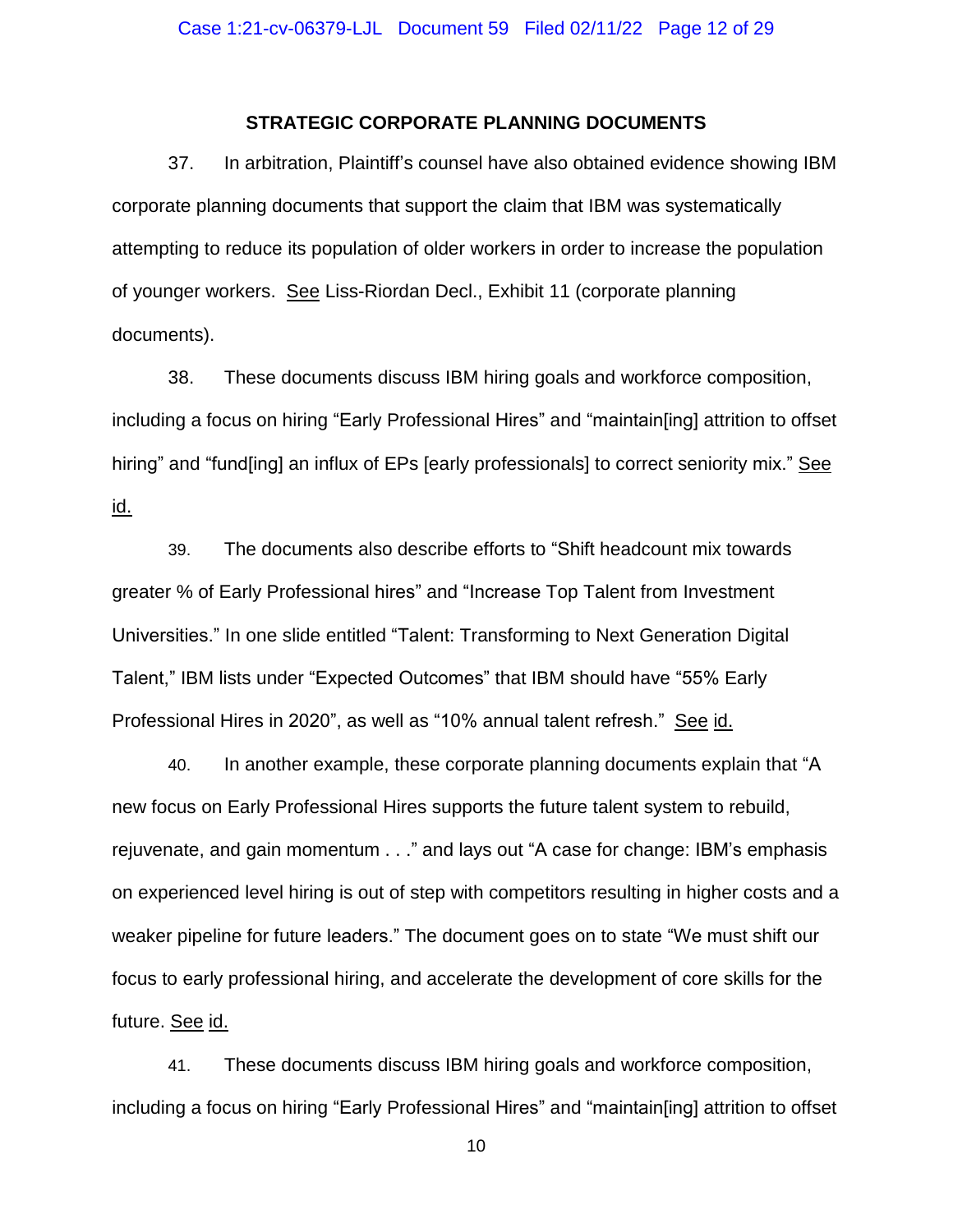#### Case 1:21-cv-06379-LJL Document 59 Filed 02/11/22 Page 13 of 29

hiring" and "fund[ing] an influx of EPs [early professionals] to correct seniority mix." They describe efforts to "Shift headcount mix towards greater % of Early Professional hires" and "Increase Top Talent from Investment Universities." In one slide entitled in a slide entitled "Talent: Transforming to Next Generation Digital Talent," IBM lists under "Expected Outcomes," that IBM should have "55% Early Professional Hires in 2020" as well as "10% annual talent refresh." See id.

42. As yet another example, corporate planning documents from 2016 explains that "A new focus on Early Professional Hires supports the future talent system to rebuild, rejuvenate, and gain momentum . . ." and lays out "A case for change: IBM"s emphasis on experienced level hiring is out of step with competitors resulting in higher costs and a weaker pipeline for future leaders." The document goes on to state "We must shift our focus to early professional hiring, and accelerate the development of core skills for the future. See id.

43. One method by which IBM is alleged to have ousted a number of older workers is by requiring employees (who have long been permitted to work from home) to relocate to a different part of the country and work out of an IBM office.

44. Plaintiff"s counsel have obtained evidence that this strategy was adopted with the specific goal of ensuring that older employees will resign from the company. See Liss-Riordan Decl., Exhibit 12 (relocation emails).

45. For example, an email describes the involvement of **Fig. 1.** and (the current  $\Box$  of IBM) – in ordering a relocation program to require employees to begin reporting in person to an office in Austin, Texas. The email states in part: "In early September 2019 and told the SIH US to undergo a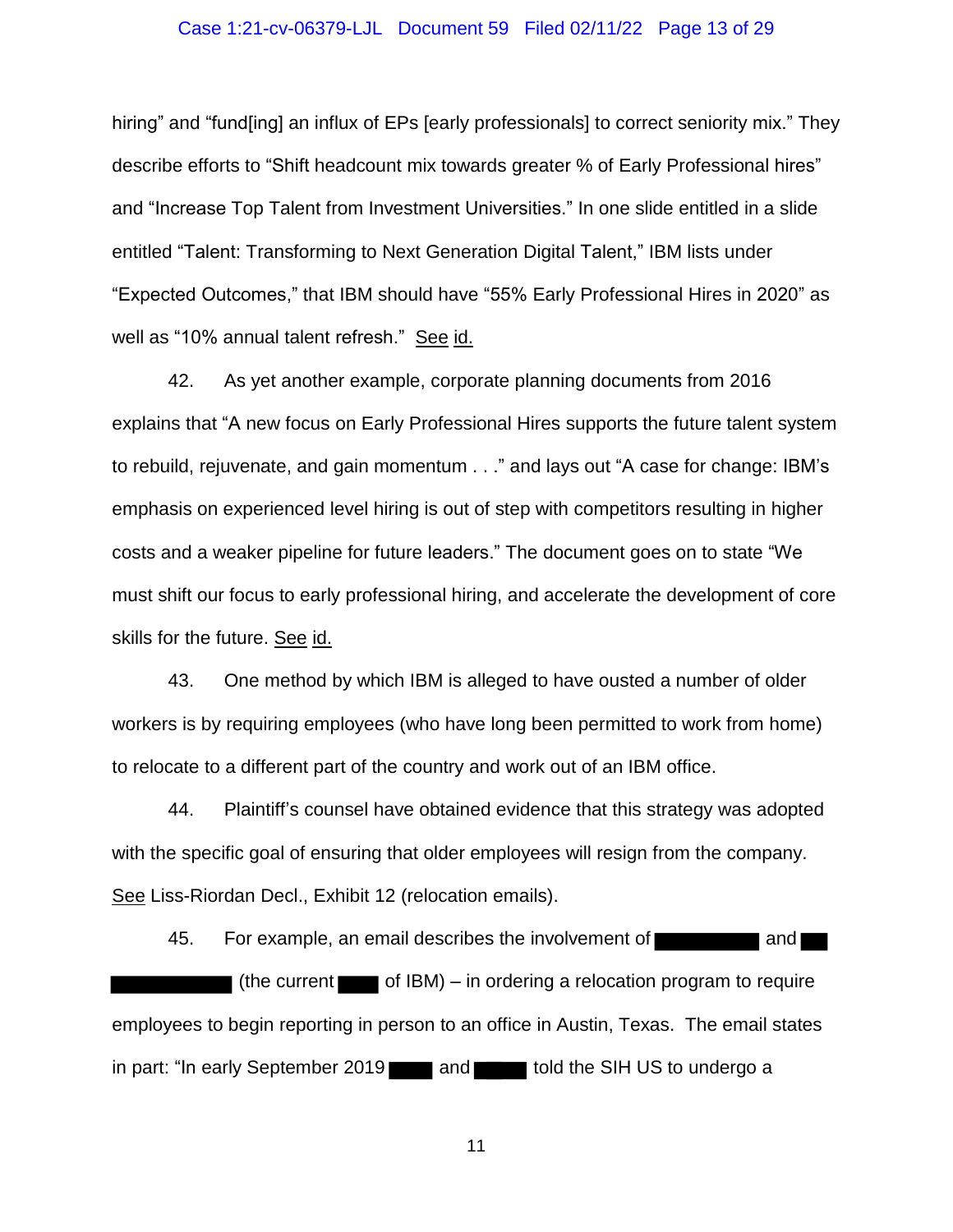#### Case 1:21-cv-06379-LJL Document 59 Filed 02/11/22 Page 14 of 29

targeted Austin co-location exercise and currently has approximately 7 team members on site with a target to get to approximately 25." See id.

46. The email shows that IBM was specifically aware that acceptance of the relocation offer would be low. It states: "Typical relo accept rate is 8-10%." See id.

47. Indeed, the email acknowledges that IBM would need to "find" work for the few who actually accept the relocation offer (thus supporting the theory that there was not an actual corporate need for employees to be working in person out of the Austin office). See id.

48. The email also shows that the relocation offer was made to employees who would have been subject to a "resource action" (IBM's term for a mass layoff). However, rather than laying off the employees, the relocation strategy allowed it to appear that the employees voluntarily chose to end their employment at IBM. See id.

# **DOCUMENTS PRODUCED TO THE EEOC AS PART OF ITS CLASSWIDE INVESTIGATION INTO IBM'S LAYOFF STRATEGY**

<span id="page-13-0"></span>49. The Equal Employment Opportunity Commission ("EEOC") has engaged in a wide-ranging multi-year investigation of IBM for age discrimination. See Liss-Riordan Decl., Exhibit 9 (EEOC Determination Letter).

50. As part of that investigation, the EEOC consolidated claims of age discrimination brought by 58 former employees who alleged they were separated from the company because of their age. See id.

51. Plaintiff"s counsel represents Sally Gehring, a lead plaintiff in the Rusis matter, as well as Robert Gasiorowski, Mark Johnson, and Andrew Peavy, who have opted into the Rusis matter, all of whom were charging parties in the EEOC investigation of IBM that led to its August 31, 2020, determination that found reasonable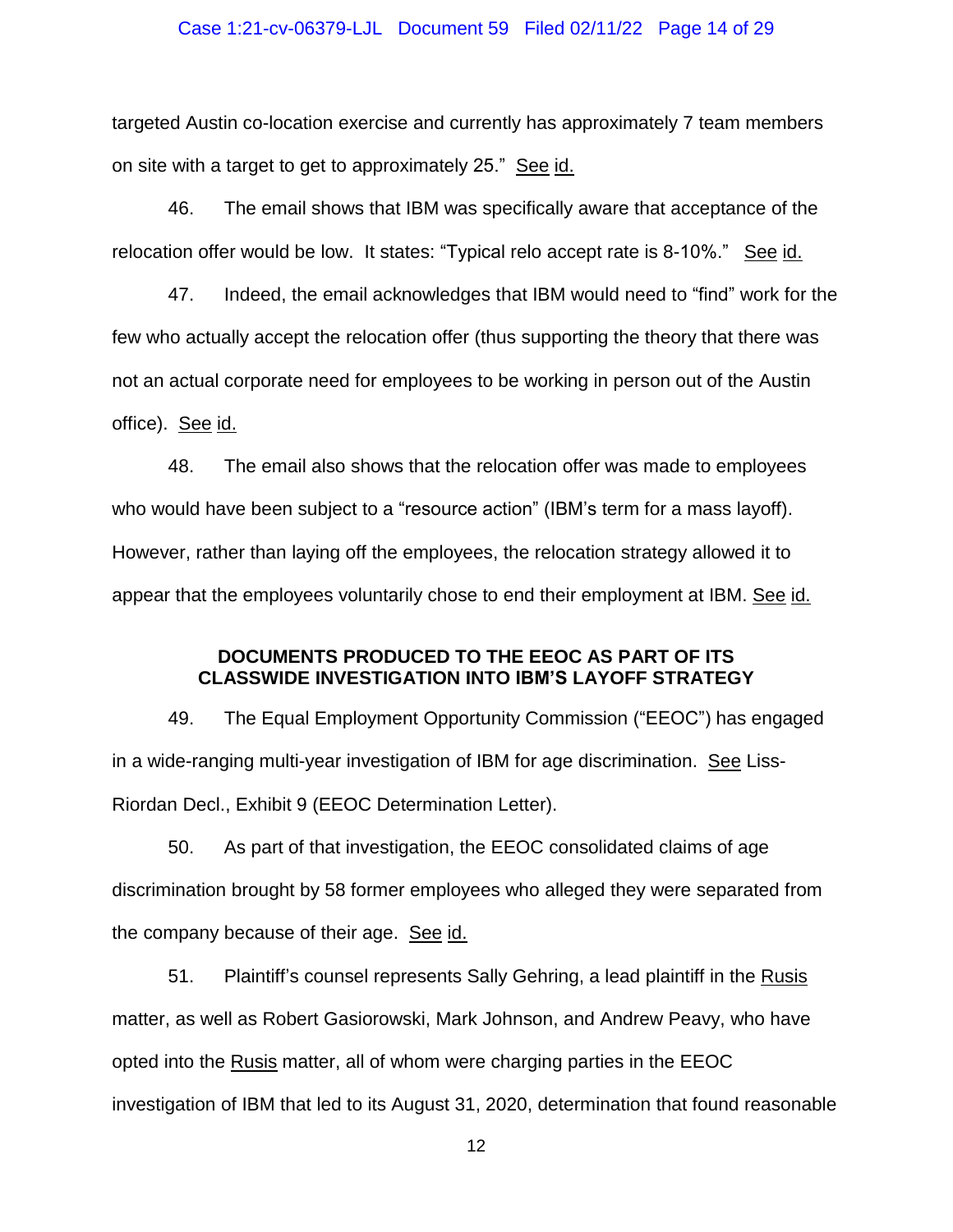cause to believe that IBM engaged in classwide age discrimination. See Liss-Riordan Decl., at ¶7.

52. The EEOC analyzed companywide data pertaining to IBM"s mass layoffs

("resource actions"), and it interviewed dozens of witnesses. See Liss-Riordan Decl.,

Exhibit 9 (EEOC Determination Letter).

53. Last year, the EEOC"s investigation resulted in a determination finding

reasonable cause to believe that IBM discriminated against older employees during the

period 2013 to 2018. See id.

54. In its determination letter, the EEOC stated:

The Commission"s investigation … uncovered top-down messaging from Respondent"s highest ranks directing managers to engage in an aggressive approach to significantly reduce the headcount of older workers to make room for Early Professional Hires. Analysis shows it was primarily older workers (85.85%) in the total potential pool of those considered for layoff. Evidence uncovered older employees who were laid off and told that their skills were out of date, only to be brought back as contract workers, at a lower rate of pay with fewer benefits. EEOC received corroborating testimony from dozens of witnesses nationwide supporting a discriminatory animus based on age.

Id.

55. In arbitration, Plaintiff"s counsel have obtained documents that IBM

produced to the EEOC in connection with its investigation, as well as the statistical data

<span id="page-14-0"></span>that IBM produced to the EEOC. See Liss-Riordan Decl., at 16.<sup>6</sup>

# **TESTIMONY OF HIGH LEVEL EXECUTIVES**

56. In arbitration, Plaintiff"s counsel have obtained testimony from high level

executive witnesses, supporting the contention that IBM was engaged in a systematic

 $6\overline{6}$ Plaintiff's counsel also requested these documents from the EEOC investigation through public records requests but have not as of yet obtained the full file of the EEOC"s investigation. See Liss-Riordan Decl., at ¶8.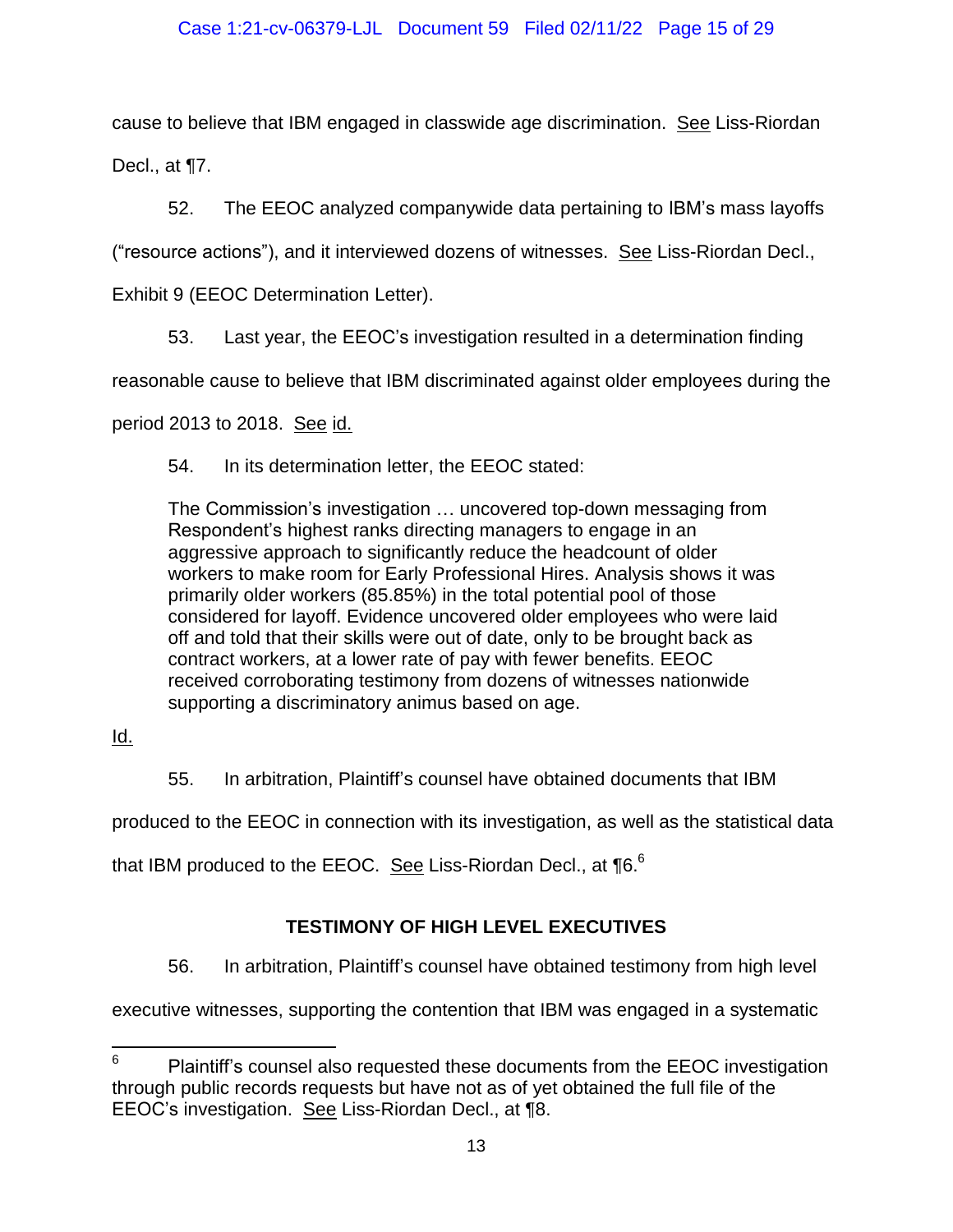#### Case 1:21-cv-06379-LJL Document 59 Filed 02/11/22 Page 16 of 29

scheme to reduce the number of older workers at the company in favor of younger workers. See Liss-Riordan Decl., at ¶10.

57. For example, Plaintiff"s counsel have obtained testimony from former

. See Liss-Riordan Decl., Exhibit 13

Hearing Testimony).

58. In this testimony, discussed the initiatives and technologies that she worked on related to "reskilling" IBM"s workforce. Id. at 538.

59. **The solution of that she** "spent quite a bit of energy" on "digitally" transforming the human resources function", id. at 534, including by using "a number of IBM technologies" to accomplish "reskilling" of the workforce. Such technologies were intended to "nudge" managers to make decisions that they otherwise might not have. Id. at 577.

60. millennials and so-called "Early Professional Hires" – a term that is nearly synonymous at IBM with recent college graduates, as confirmed that the "the majority" of Early Professional Hires are "kids" coming out of university. See id. at 632.

61. **The solution of that she was familiar with the IBM goal of "attaining"** 55% Early Professional Hires by 2020." See id. at 592.

62. Plaintiff's counsel have also obtained testimony from  $\blacksquare$ , the former of **Exhibit 14** Contract Liss-Riordan Decl., Exhibit 14 ( Deposition Excerpts).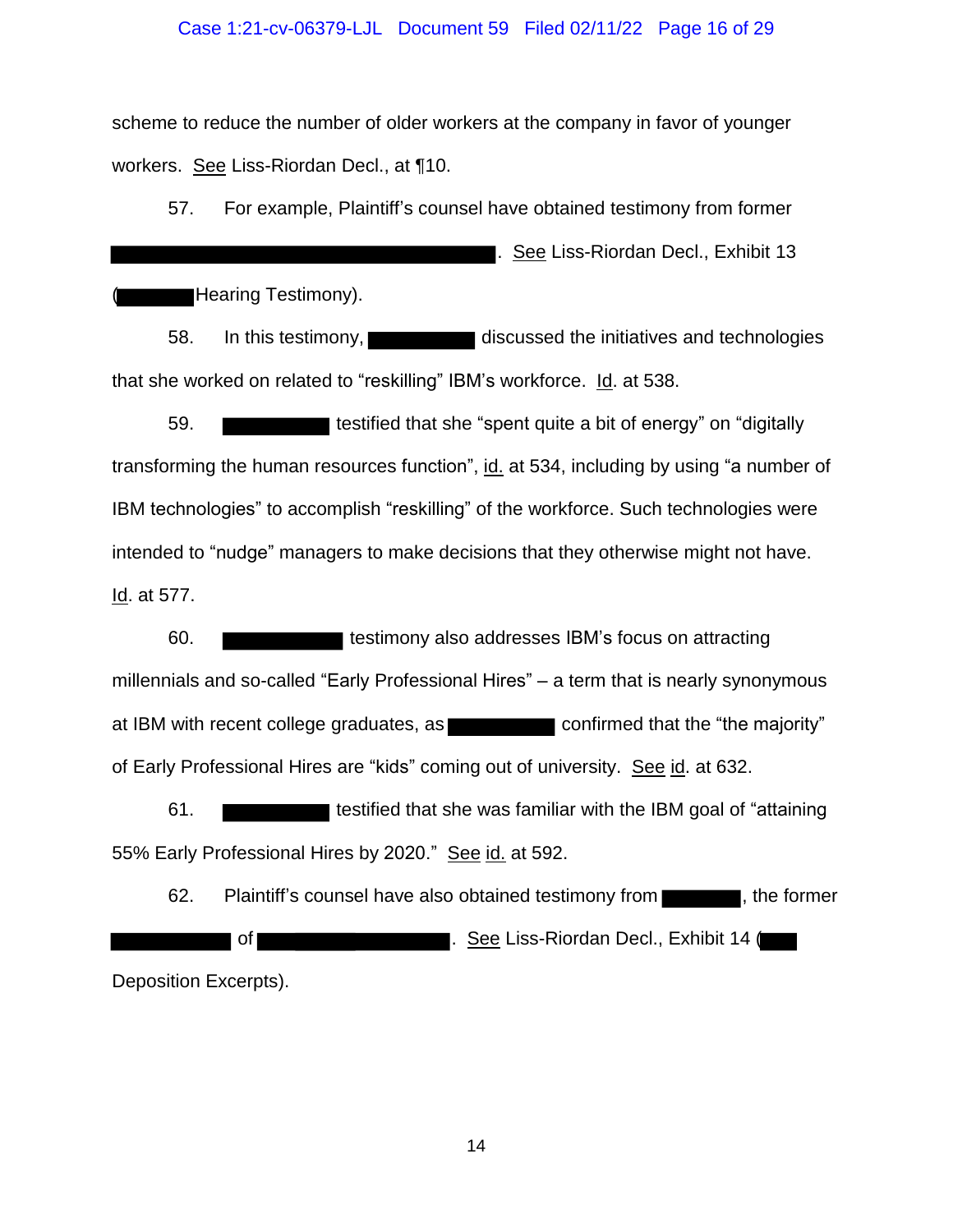#### Case 1:21-cv-06379-LJL Document 59 Filed 02/11/22 Page 17 of 29

63. **the summan is estimony highlighted, among other things, IBM's efforts to** attract and retain younger workers in order to compete with hipper competitors in Silicon Valley (Google, Amazon, and Facebook). Id.

64. **the status of that "**[t]here was a lot of work to attract people into IBM who saw IBM as an old fuddy-duddy organization and saw Amazon as cool trendy organizations," that had a "very mature low focus on external hiring," and that IBM was "desperately in need of different perspectives." Id.

65. Plaintiff's counsel have also obtained testimony from **the state of the state of the state of the state of the** Manager of **the ease of the ease** , regarding the ease with which IBM could produce data regarding age demographic information for every "resource action" that IBM has implemented. See Liss-Riordan Decl., Exhibit 15  $\sqrt{ }$  Dep.).<sup>7</sup>

66. **the state of that she manages a team of employees who are** involved in ensuring compliance with Resource Action policies, data management, and record keeping. Id. at 19-20, 105-06.

67. **the set in testified that her team compiles information for adverse** impact analyses based on demographic information of those in the "population" of a

 7 This evidence is significant because IBM has routinely claimed across arbitrations that it would be too burdensome to obtain and produce statistical evidence that Plaintiff"s counsel have requested regarding the ages of employees who were selected and were not selected for termination in various "resource actions". See Liss-Riordan Decl., at ¶9.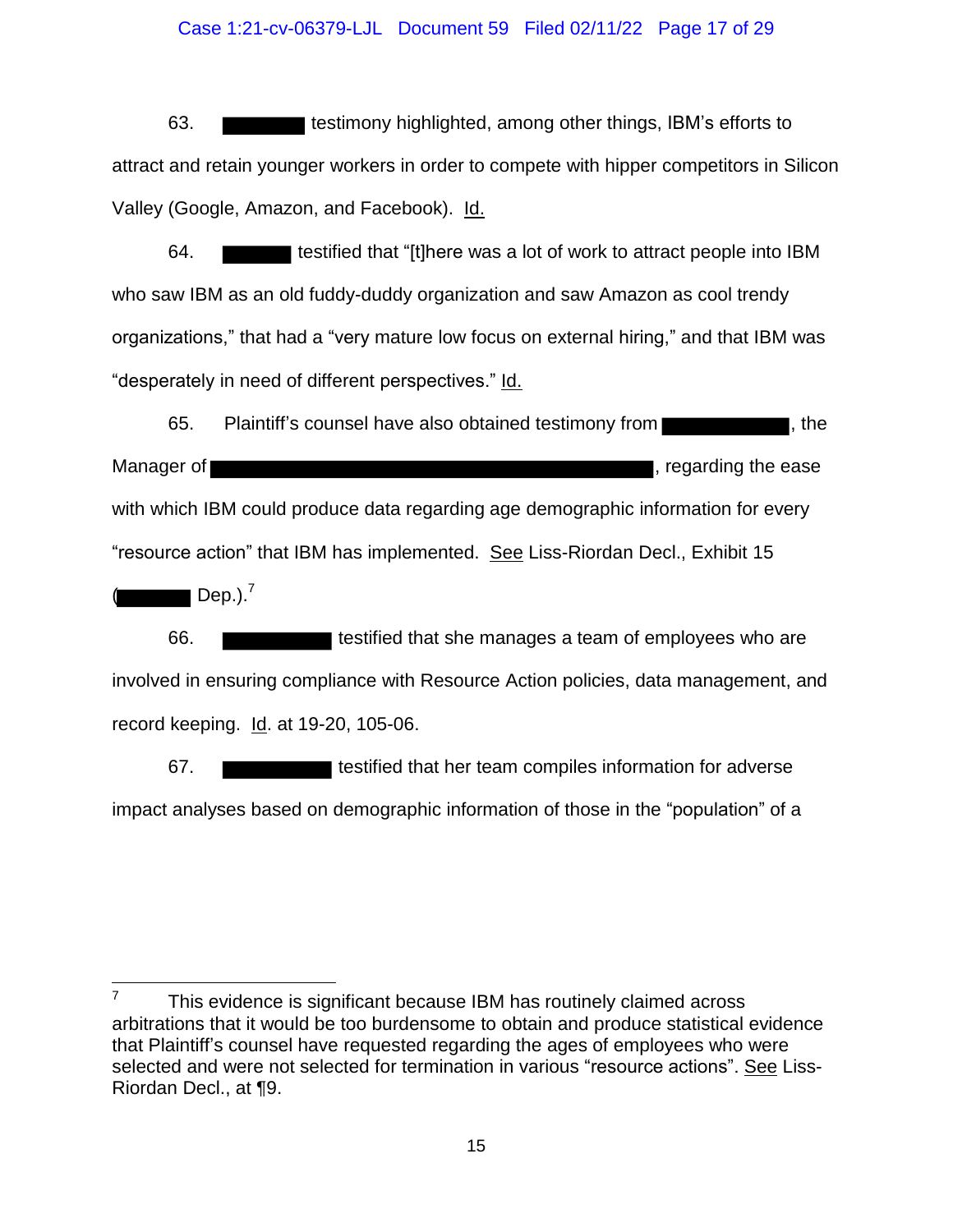## Case 1:21-cv-06379-LJL Document 59 Filed 02/11/22 Page 18 of 29

particular "resource action", and that IBM has done this for every "resource action" since at least 2016. I<u>d</u>. at 19-20, 71, 105-06.<sup>8</sup>

68. **the set is testified that her team has data concerning who was and** was not selected for any given "resource action" and that a report of such individuals (including their ages) can be generated through running a simple query. Id. at 68, 71, 110, 130-31.

69. Plaintiff"s counsel have also obtained testimony from IBM"s

 supporting , . See Liss-Riordan Decl., Exhibit  $16$  (Dep.). 70. **The solution is that that she believes that IBM's** (then are involved in the discussions planning are involved in the discussions planning resource actions. See id. at 48-49.<sup>9</sup> 71. **If also testified that she wrote a "rules of the road" email** describing the policies that managers had to follow in the "resource action" IBM was then carrying out, dubbed "Project Concord." These "rules of the road" included a major

disincentive to permitting people who had been selected for layoff to be placed into

<sup>-&</sup>lt;br>8 This evidence is significant because Plaintiff"s counsel have requested throughout its arbitration cases any statistical analyses IBM has conducted of the impact the "resource actions" have had on older workers (or at least the underlying data used). IBM has frequently denied that such analyses have been conducted or have offered up witnesses who claim not to know whether any such analyses have been conducted. See Liss-Riordan Decl., at ¶11.

<sup>9</sup> This evidence is significant because IBM has argued across all arbitrations that the only pertinent decision makers for all resource actions have been the employees" lower level managers. IBM has resisted discovery regarding any upper level involvement in decisionmaking around "resource actions" and has persuaded most arbitrators to limit discovery to those lower level managers. See Liss-Riordan Decl., at ¶11.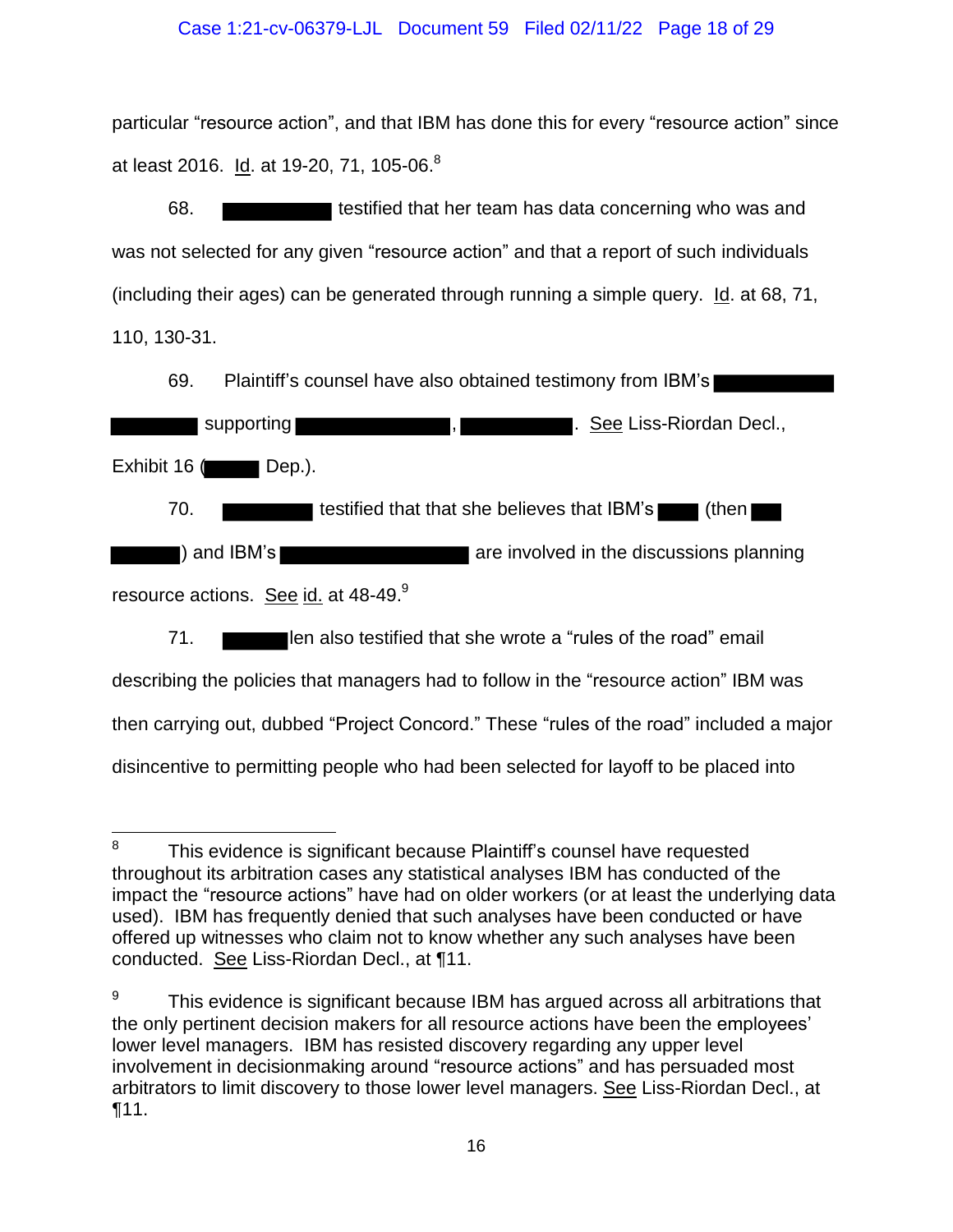#### Case 1:21-cv-06379-LJL Document 59 Filed 02/11/22 Page 19 of 29

other open positions at IBM – if these individuals were hired to other positions at IBM, they would not be counted toward the layoff target numbers, meaning that the managers would have to select someone else to layoff instead. See id. at 76-78; Exhibit 17 ( Dep. Exhibit 1).

72. These "rules of the road" set up an additional roadblock to the ability of individuals selected for layoff to obtain other open positions at IBM – hiring such an individual would require an additional layer of approval from corporate headquarters: "[a]ll exceptions to the above must be approved by the Concord [Project Management Office], including placements, which will require additional approval from the global Unit CFO/HR and [Corporate Headquarters] Finance if unit target is not being achieved." See Liss-Riordan Decl., Exhibit 16 ( Dep.) at 76-78; Exhibit 17 ( Dep. Exhibit 1). $10^{-}$ 

73. elaborated that, when an IBM hiring manager wished to hire someone who was on a "resource action" list, that hire had to undergo additional review by a PEW ("Placements, Expenses, and Withdrawals") Board, which consisted of finance and HR employees, and if a manager wanted to hire someone off of a "resource action" list, they first had to obtain approval from the PEW Board to do so. See Liss-Riordan Decl., Exhibit 16 ( Dep.) at 76-78; Exhibit 17 ( Dep. Exhibit 1). 74. **The same of the Studio Studio is a studio of the Studio Studio Studio Studio Studio Studio Studio Studio Studio Studio Studio Studio Studio Studio Studio Studio Studio Studio Studio Studio Studio Studio Studio Studio** 

identified for layoff in a "resource action" at a competitive disadvantage when applying

 $10<sub>1</sub>$ This evidence is significant because employees bringing age discrimination claims against IBM have contended (as alleged in the Rusis complaint) that IBM not only terminated older workers, but then ensured that the terminations would "stick" by preventing them from being hired into other open positions. See Liss-Riordan Decl., at ¶13.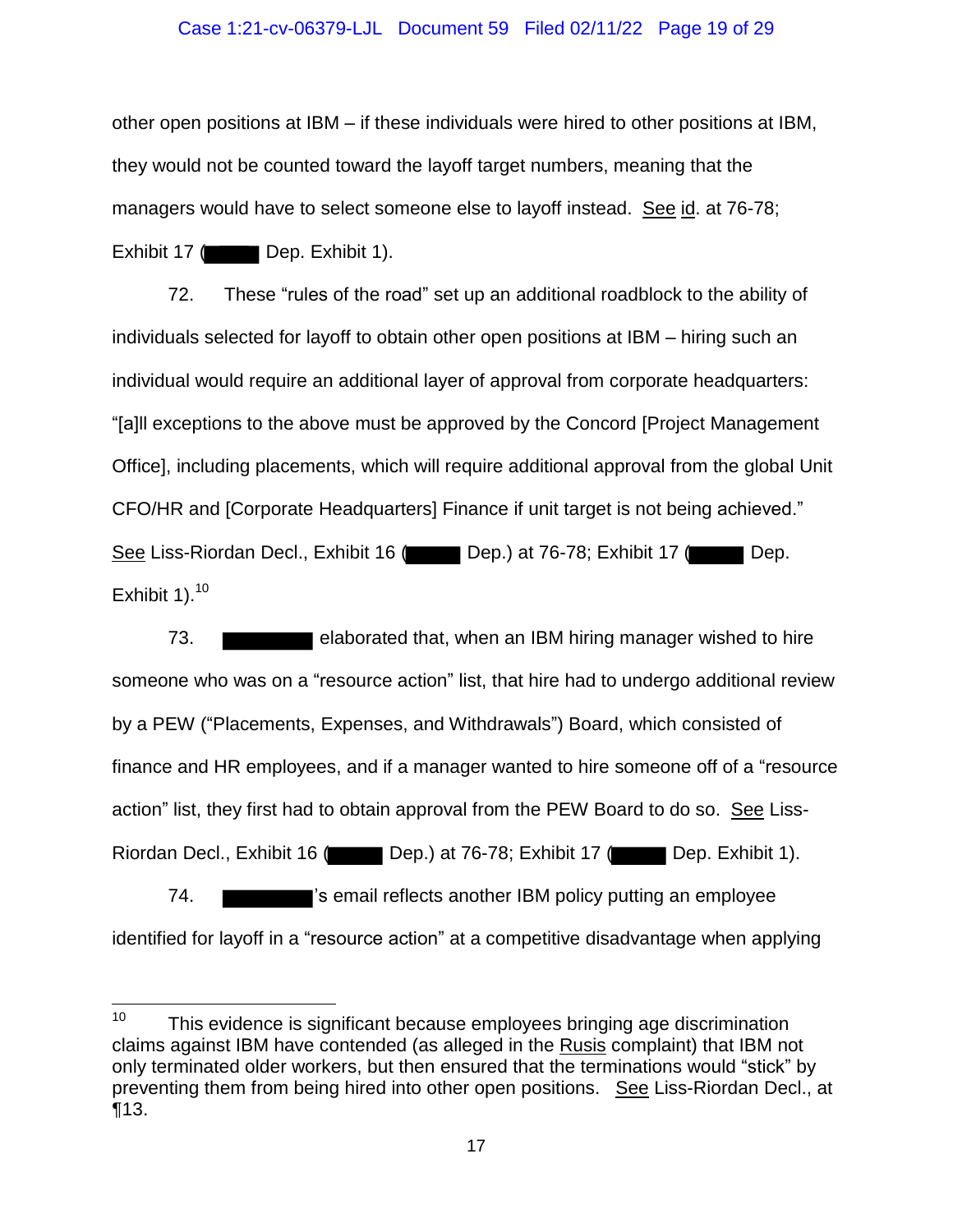#### Case 1:21-cv-06379-LJL Document 59 Filed 02/11/22 Page 20 of 29

to other positions at IBM, in that the identified employee "generally will be considered ineligible [to] be placed in the same kind of role from which they are being separated (e.g., identified employees in sales incentive roles cannot be placed in different sales incentive role[s] either in the same or different business units.)" See Liss-Riordan Decl.,

Exhibit 16 ( Dep.) at 76-78; Exhibit 17 ( Dep. Exhibit 1).

75. Plaintiff"s counsel have obtained evidence that, while IBM has encouraged older employees who are selected for layoff in a "resource action" to apply for other jobs within IBM, using IBM's internal job posting and hiring platform, human resources staff have at times not even forwarded applications by such workers to the relevant hiring managers. See Liss-Riordan Decl., at 114; Exhibit 37 (**the contact of the state of the contact of the contact of the contact of the contact of the contact of the contact of the contact of the contact of the contact of the** 

## **DEMOGRAPHIC DATA**

<span id="page-19-0"></span>76. In some arbitrations, Plaintiff"s counsel have obtained demographic data regarding the ages of employees selected and not selected for layoff in various "resource actions". See Liss-Riordan Decl., at ¶15.

77. For example, in one arbitration, IBM was ordered to produce data regarding "resource actions" affecting employees across the GBS business unit, a unit comprising approximately 13,000 employees. See Liss-Riordan Decl., Exhibit 18 (Conte Order).

78. Plaintiff"s counsel engaged an expert to analyze this data, and the expert determined that employees age 50 or older were more than twice as likely to be selected for termination as part of a "resource action" than employees under age 50. The expert found this difference to be highly statistically significant, with a 1 in 10,000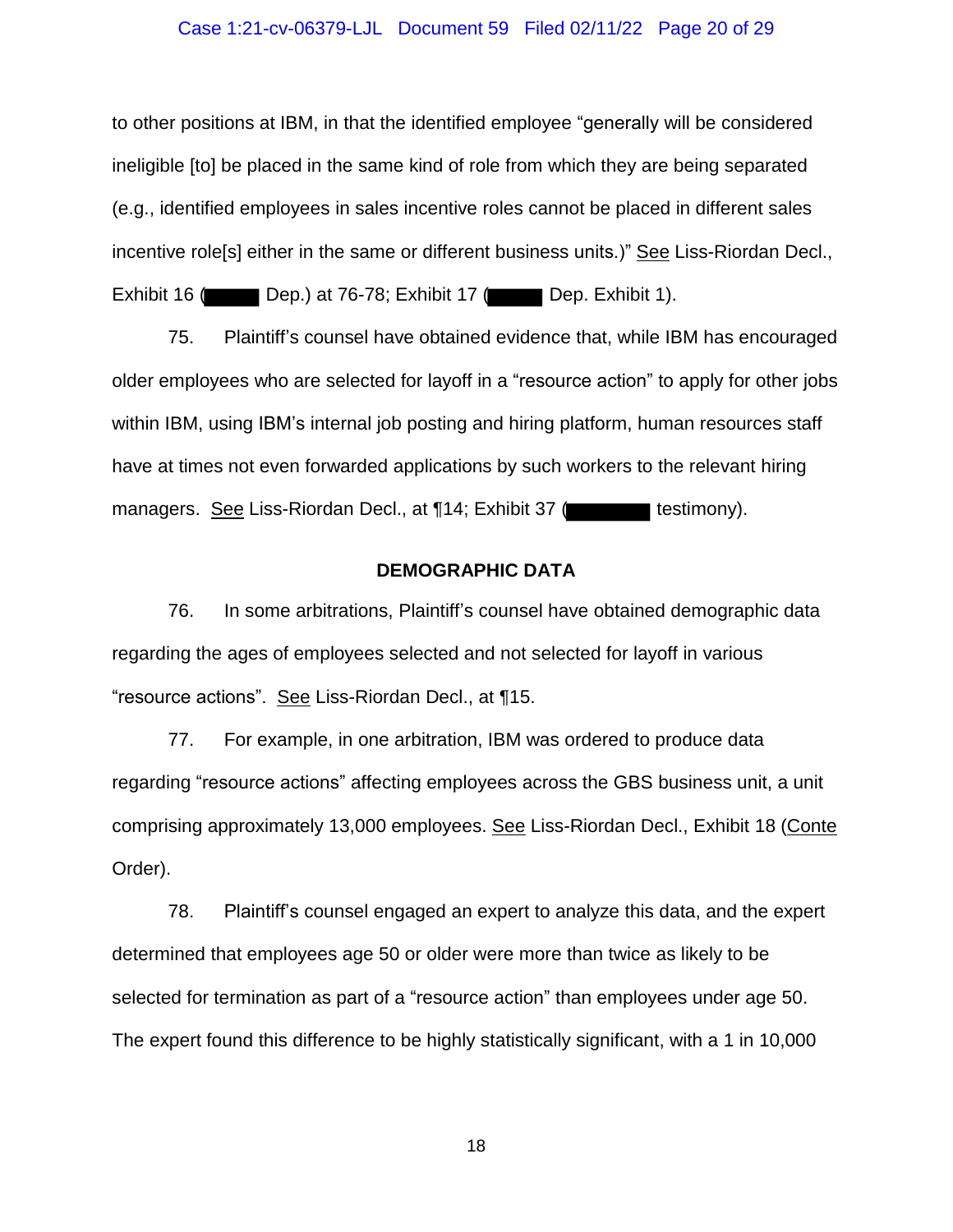#### Case 1:21-cv-06379-LJL Document 59 Filed 02/11/22 Page 21 of 29

chance of that difference occurring randomly. See Liss-Riordan Decl., Exhibit 19 (Conte Expert Report).

79. In other cases as well, Plaintiff"s counsel have obtained demographic data showing statistically significant disparities between older employees and younger employees in the chances of them being selected for layoff. See Liss-Riordan Decl., ¶¶15-17; Exhibit 20 (Stafford Expert Report).

80. In a number of cases, this demographic data would be specifically relevant to the work groups of other employees who are also pursuing age discrimination claims in arbitration proceedings against IBM. See Liss-Riordan Decl., at ¶17. For example, in one arbitration, IBM was ordered to produce data regarding "resource actions" affecting employees across the GTS business unit, which comprises approximately 18,000 employees – Plaintiff"s counsel represents numerous former IBM employees in arbitrations who worked in GTS at the time of their terminations. See Liss-Riordan Decl., ¶64; Exhibit 38 (Chen Order).This information would likewise be very useful for other former employees pursuing this claim.

#### **FINAL AWARDS ISSUED FINDING IBM ENGAGED IN AGE DISCRIMINATION**

<span id="page-20-0"></span>81. In arbitration, Plaintiff"s counsel have obtained awards finding that IBM engaged in age discrimination in violation of the ADEA. See Liss-Riordan Decl., ¶¶18- 19.

82. These awards include one of in favor of Elizabeth Stafford, who was terminated from IBM in a "resource action" in 2018 at the age of 52. See Liss-Riordan Decl., Exhibit 21 (Stafford Award).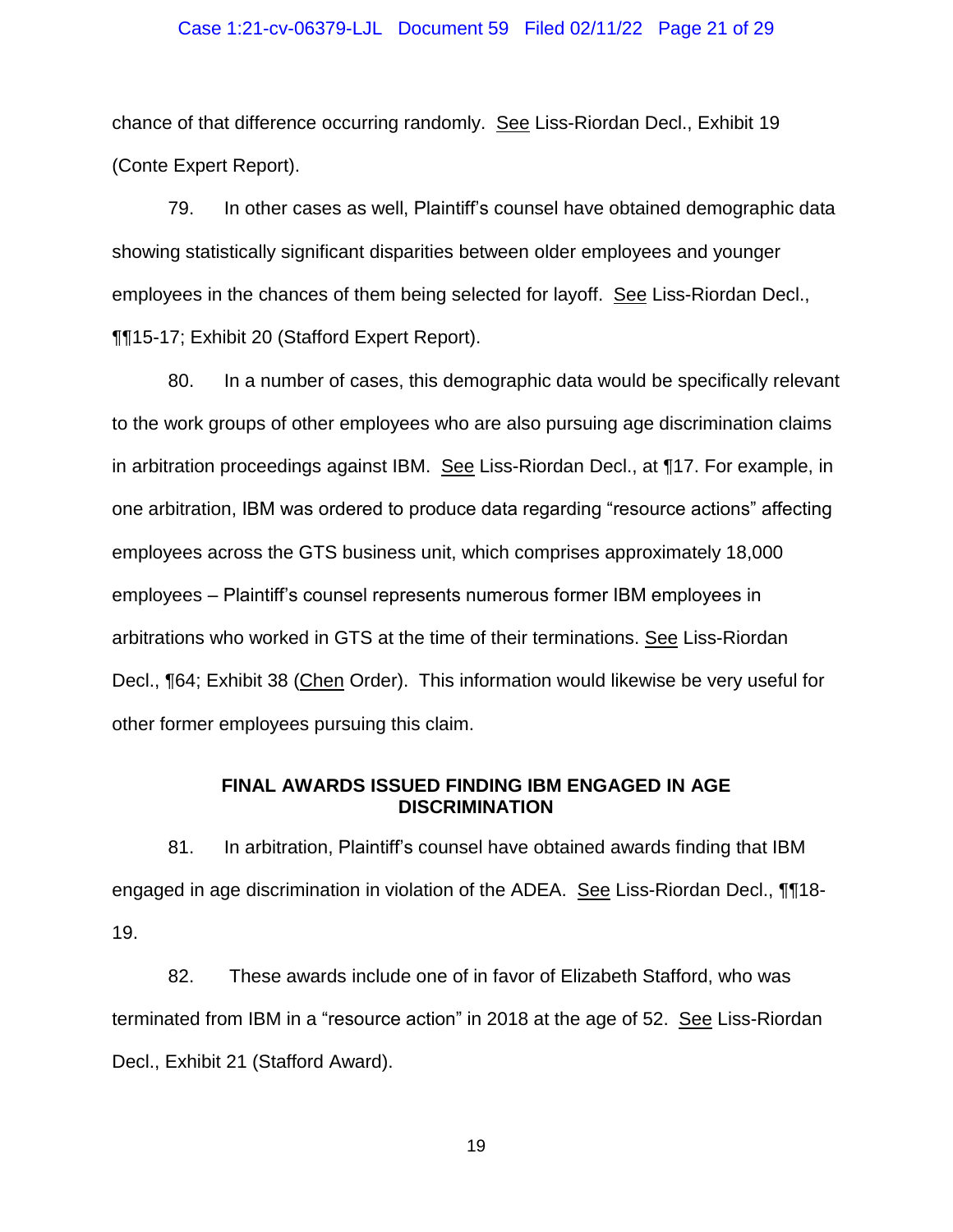## Case 1:21-cv-06379-LJL Document 59 Filed 02/11/22 Page 22 of 29

83. The arbitrator awarded Ms. Stafford **in the state in total, including** 

**for back pay, for liquidated damages, for interest, and for interest, and** 

for attorneys" fees. See id. at 11.

84. While IBM attempted to show that Ms. Stafford"s termination was a result

solely of decisions made by her immediate first and second-line managers, the

arbitrator ruled in her favor, citing evidence supporting her argument that her

termination was actually the result of a top-down strategy by IBM to oust older

employees from its workforce. In the award, the arbitrator found that:

At the age of 52, Ms. Stafford was terminated in 2018 by IBM in a "resource action" after a 29-year career with the company. Id. at 4, 9.

The arbitrator concluded that "[t]he evidence showed that there was considerable effort within IBM to hire so-called 'Early Professional Hires,' which was a group consisting of recent college graduates and Millennials." Id. at 7.

The arbitrator noted that **The state of the state of the state of the state of the state of the state of the state of the state of the state of the state of the state of the state of the state of the state of the state of** goal of attaining 55% Early Professional Hires by 2020." Id. at 7-8.

The arbitrator noted the determination by the EEOC that found reasonable cause to believe that IBM had engaged in classwide age discrimination. Id.

The arbitrator concluded that "there is considerable evidence to suggest that the many Resources Actions since 2013 have been designed to have the cumulative effect of systematically reducing the percentage of older workers and refreshing its workforce with younger, Millennial-age workers." Id. at 8.

An expert witness who evaluated data regarding ages of employees who were and were not laid off concluded that employees over age 40 were three times more likely to be laid off in a resource action than those under age 40 and that this disparity was statistically significant. Id. at 6, 9. The arbitrator decided that "[w]hen coupled [with] the other evidence described above", this conclusion "supports a finding of liability here." Id. at 9.

The arbitrator indicated in the award that the statements of senior executives contributed to his conclusion that IBM"s discrimination against Ms. Stafford was willful and thus justified an award of liquidated damages. Id. at 11.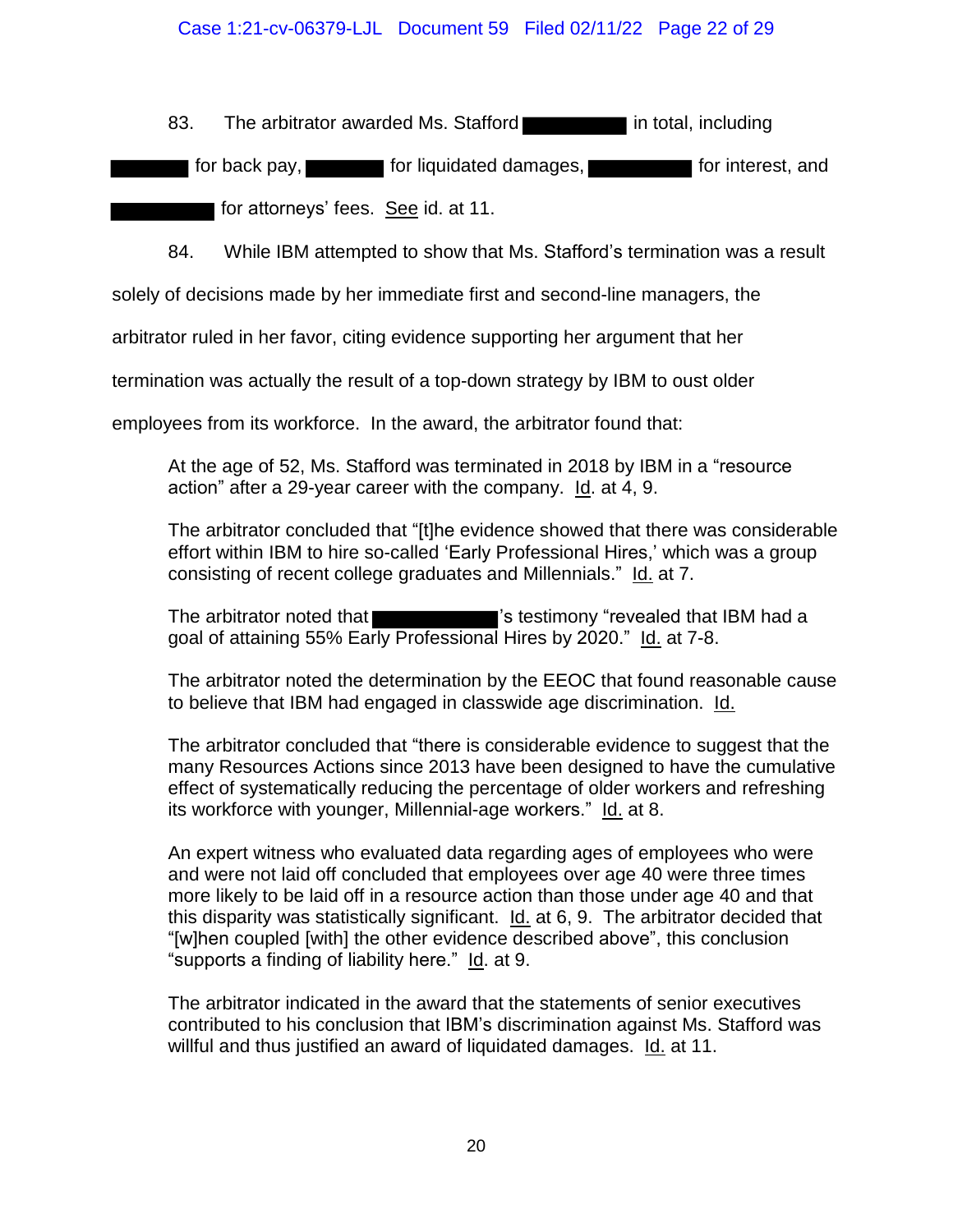## Case 1:21-cv-06379-LJL Document 59 Filed 02/11/22 Page 23 of 29

85. In another case, an arbitrator likewise found in favor of Robert Reineri,

who was terminated from IBM in 2018 at the age of 59. See Liss-Riordan Decl. Exhibit

22 (Reineri Award) at 22, 47-48.

| 86. |                                      | The arbitrator awarded Mr. Reineri  | $\mid$ (including       |  |
|-----|--------------------------------------|-------------------------------------|-------------------------|--|
|     | in back pay, <b>with the control</b> | $\blacksquare$ in front pay, and    | for liquidated damages, |  |
|     | prejudgment interest of              | , attorneys' fees of $\blacksquare$ | , and costs of          |  |

<u>). See id.</u>

87. In the award, the arbitrator found that:

Mr. Reineri "fell casualty to IBM"s broad-based scheme to reduce its employment of older workers". Id. at 3.

The arbitrator relied on testimony submitted from **The arbitrator relief on the state of the state of the state of the state of the state of the state of the state of the state of the state of the state of the state of the** Cathy Rodgers to find that: "[s]ince 2012, IBM has focused intensely on combatting an image of IBM has an "old fuddy-duddy" company with "mature" workers. At the direction of IBM's (now former) **was also assets that the set of the set of the set of the set o** engaged in a campaign, both publicly and internally, to bring in 25,000 younger employees referred to as "Early Professional Hires" or "New Collar" hires. At the same time, IBM sought to maintain or reduce its overall headcount, meaning that it had to terminate tens of thousands of older employees to make room for the new younger ones. In order to significantly reduce its population of older workers, IBM has conducted a series of reduction-in-force actions, or "Resource Actions" ("RA"), which were designed to systemically targeted the older employees." Id. at 3.

He concluded that "[t]he evidence shows that his layoff was a direct result of and other top leaders' age animus." He relied on Ms. Rodgers' testimony that "RAs are initiated by the top-most managers at IBM who decide what groups to target and how many employees to layoff and 'cascade' those decisions down to the lower-level managers." Id. at 5.

He concluded that "IBM was driven by a broader strategy to oust older workers and build a younger Millennial-friendly image of the company". Id. at 7.

The arbitrator relied on testimony submitted from the state of that: "IBM uses artificial intelligence (AI) to guide decision making in Human Resources." He noted that **that that is that that during her time at IBM**, she "spent quite a bit of energy on" digitally transforming the human resources function" including by using "a number of IBM technologies" to accomplish "reskilling" of the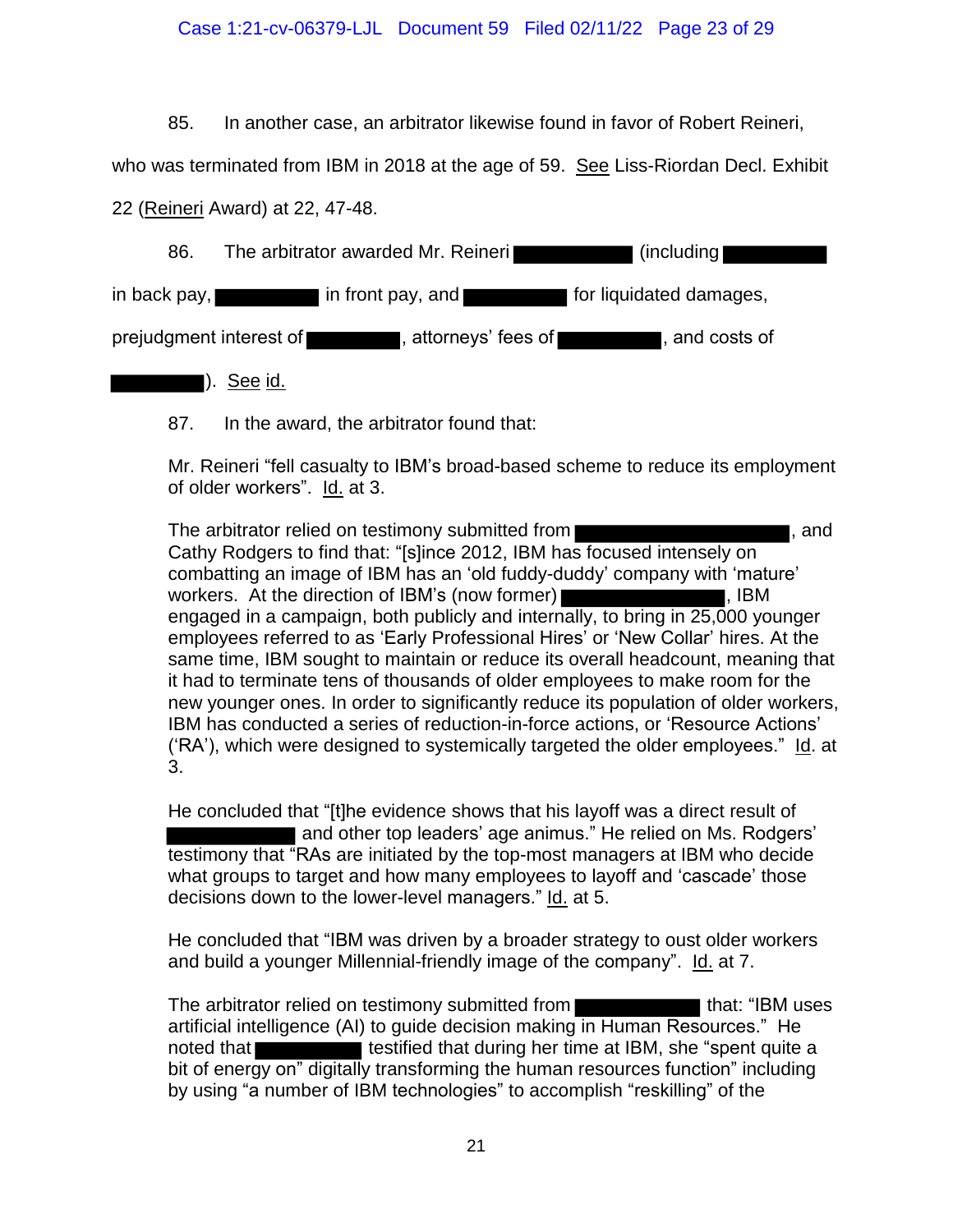workforce. "Such technologies were intended to nudge managers to make decisions that they otherwise might not have." Id. at 8 (citations omitted).

He also relied on testimony from Cathy Rodgers to conclude that: "In 2012, IBM began a campaign to "put the "cool" back in big blue", in order to compete with its hipper competitors in Silicon Valley (Google, Amazon, and Facebook)." He noted that **that inclusion** testified that "[t]here was a lot of work to attract people into IBM who saw IBM as an old fuddy-duddy organization and saw Amazon as cool trendy organizations," that had a "very mature low focus on external hiring," and that IBM was "desperately in need of different perspectives". Id. at 8.

He noted that **has testified that "she was familiar with the IBM goal** of attaining 55% Early Professional Hires by 2020." Id. at 9.

He also relied on **Alternative and Cathy Rodgers' testimony to note that:** "Despite IBM"s substantial hiring of younger workers throughout the company, overall headcount between 2013 and 2020 remained "pretty much the same" as IBM was simultaneously "cutting head-count." A comparable number of older, non-Millennial workers needed to be let go through RAs "to make room" to hire 25,000 younger employees." Id. at 9 (citations omitted).

He also relied on the corporate planning documents, and Cathy Rodgers" discussion of them, that "reflect[ed] strategies to replace older workers with younger ones" and included terms like "continuous talent refresh", goals for early professional hiring rates, and "maintain[ing] steady attrition to offset…hiring". Id. at 11.

He also noted the EEOC"s Letter of Determination in which it concluded that IBM engaged in unlawful age discrimination under the ADEA, based in part on "topdown messaging". Id. at 14. He found the EEOC determination to be "probative, persuasive and relevant." Id. at 31.

# <span id="page-23-0"></span>**FAVORABLE RULINGS OBTAINED IN ARBITRATION PROCEEDINGS**

88. In addition to the final awards described above, Plaintiff"s counsel have

obtained a number of other favorable rulings from some arbitrators presiding over age

discrimination claims against IBM. See Liss-Riordan Decl., at ¶18.

89. For example, Plaintiff"s counsel have obtained some rulings rejecting

IBM"s attempts to limit discovery in the arbitration to the employee"s immediate lower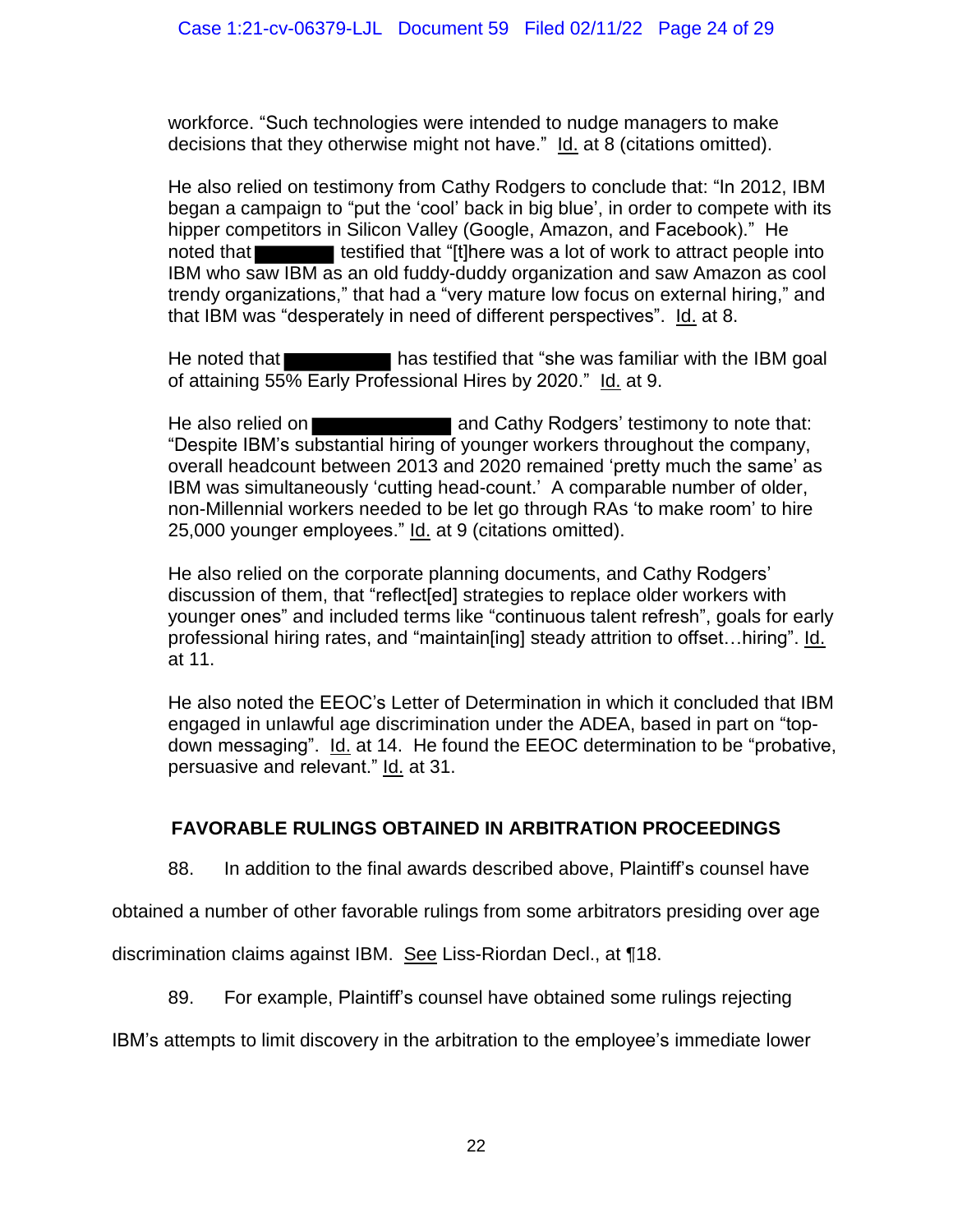#### Case 1:21-cv-06379-LJL Document 59 Filed 02/11/22 Page 25 of 29

level managers. See Liss-Riordan Decl., at ¶20; Exhibit 23 (Bohannon Order); Exhibit 18 (Conte Order); Exhibit 38 (Chen Order).

90. In some cases, Plaintiff"s counsel have obtained rulings requiring IBM to produce certain amounts of data regarding the ages of employees selected for layoff in various areas of the company. See Liss-Riordan Decl., at ¶21.

91. In some cases, Plaintiff"s counsel have obtained evidentiary rulings, for example, allowing the admission of the EEOC letter of determination finding reasonable cause to believe that IBM engaged in classwide discrimination. See Liss-Riordan Decl., at ¶22; Exhibit 24 (Reineri Motion in Limine Order & Claimant"s Witness List)

92. In some cases, Plaintiff"s counsel have obtained evidentiary rulings allowing the submission of testimony obtained in other cases (for example, by

 and ). See Liss-Riordan Decl., at ¶23; Exhibit 24 (Reineri Motion in Limine Order & Claimant"s Witness List)**.** 

93. In some cases, Plaintiff"s counsel have obtained evidentiary rulings allowing testimony by a former high level executive at IBM, Catherine Rodgers, who has described her observations of IBM"s scheme to oust older workers from the company and her involvement in high level discussions among other top management and Human Resources personnel regarding these strategies. See Liss-Riordan Decl., at ¶24**;** Exhibit 25 (Rodgers Transcript).

94. In a number of cases, Plaintiff"s counsel have obtained decisions from arbitrators denying IBM"s motion for summary judgment, allowing the employees" claims to proceed to hearing. See Liss-Riordan Decl., at 125; Exhibit 26 (Arbitrator's decision denying IBM"s Motion for Summary Judgment in Brohl v. IBM); Exhibit 27 (Arbitrator"s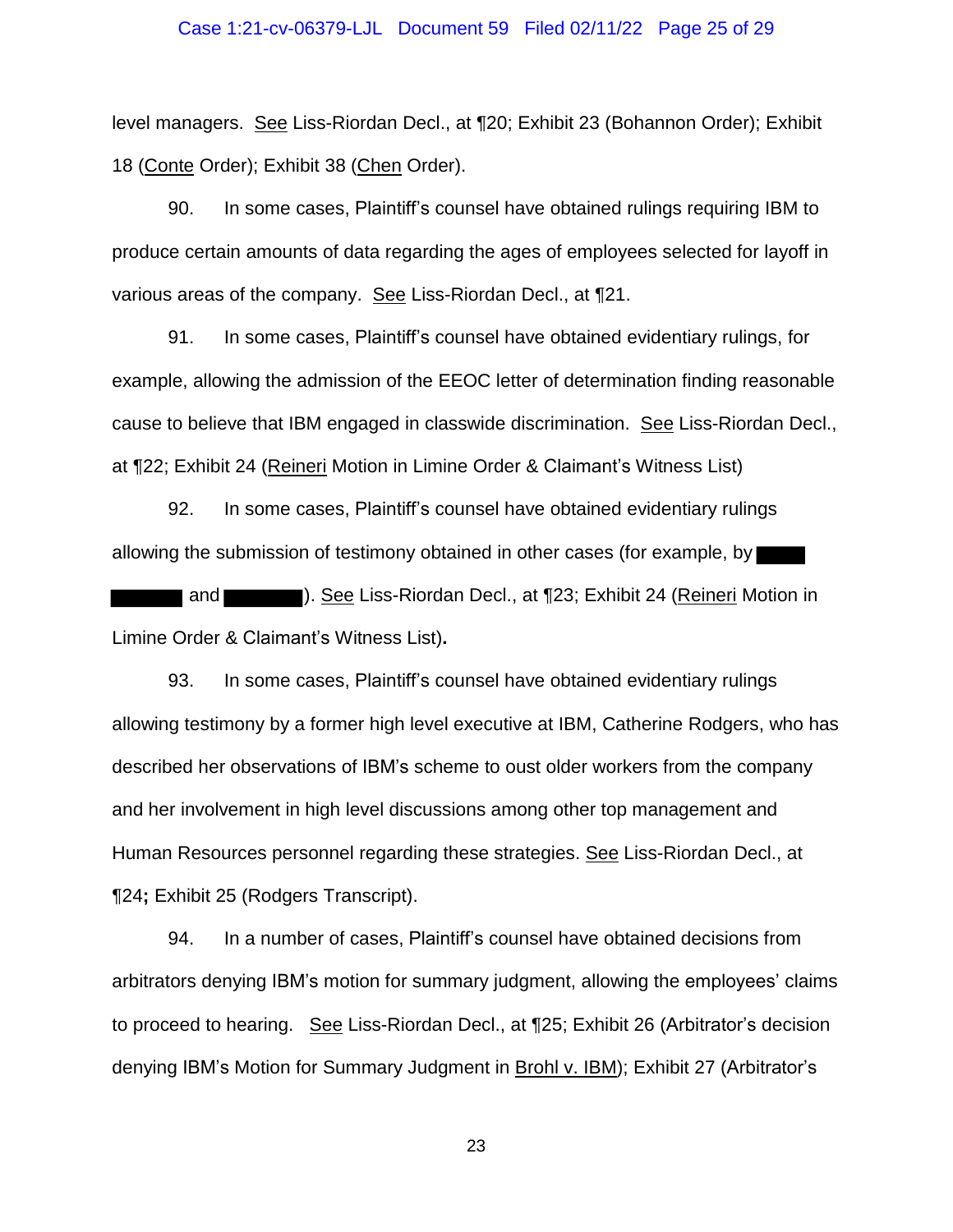#### Case 1:21-cv-06379-LJL Document 59 Filed 02/11/22 Page 26 of 29

decision denying IBM"s Motion for Summary Judgment in Donnelly v. IBM); Exhibit 28 (Arbitrator's decision denying IBM's Motion for Summary Judgment in Reineri v. IBM); Exhibit 29 (Arbitrator"s decision denying IBM"s Motion for Summary Judgment in Rodriguez v. IBM).

## <span id="page-25-0"></span>**UNFAVORABLE RULINGS AND DISMISSALS OF ARBITRATION CASES WHERE THE EMPLOYEES WERE NOT PERMITTED TO SUBMIT ALL THE EVIDENCE (AND FAVORABLE RULINGS) THAT PLAINTIFF'S COUNSEL HAVE OBTAINED IN OTHER CASES**

95. In a number of age discrimination cases that Plaintiffs" counsel have pursued in arbitration against IBM, the employees lost their cases, not having been permitted to submit all this evidence obtained in other cases, described above (as well as favorable rulings obtained in other cases). See Liss-Riordan Decl., at ¶26

96. For example, arbitrators dismissed the following cases on summary judgment: Howell v. International Business Machines Corp., (Liss-Riordan, Decl. Exhibit 32); Laudig v. International Business Machines Corp., JAMS Ref. No. 1440006094 (Liss-Riordan, Decl. Exhibit 33); Lawson v. International Business Machines Corp., JAMS Ref. No. 1440006631 (Liss-Riordan, Decl. Exhibit 34); Richards v. International Business Machines Corp., JAMS Ref. No. 1310024197 (Liss-Riordan Decl. Exhibit 35).

97. In these cases that were dismissed on summary judgment, the arbitrators did not have evidence before them of the incriminating age-discriminatory statements made by IBM's and The and

. They also generally did not have demographic data showing the ages of employees who were selected for layoff and not selected for layoff. Most did not have testimony from the high level officials described above regarding IBM"s strategies regarding its shifting demographics, nor did they have the full breadth corporate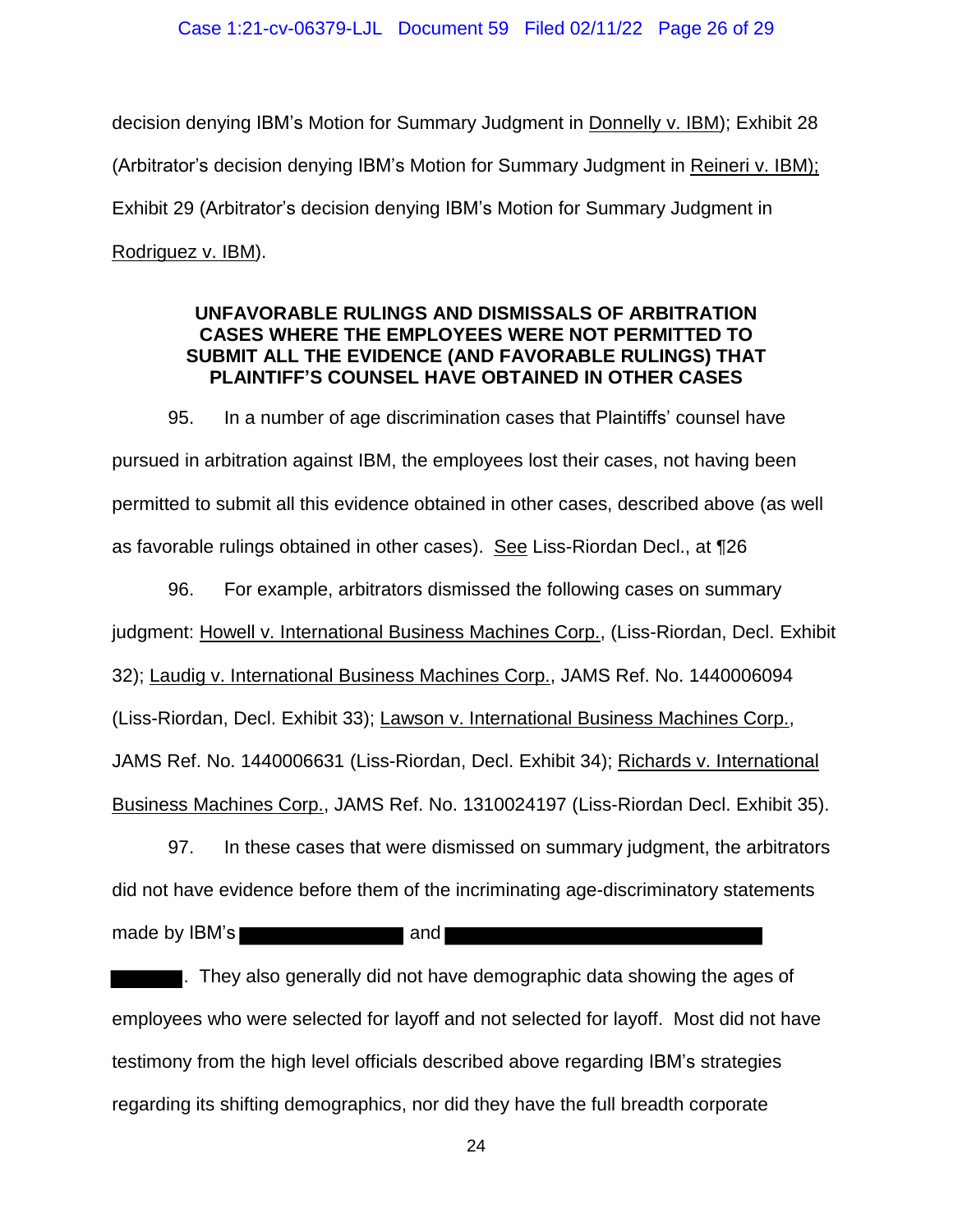#### Case 1:21-cv-06379-LJL Document 59 Filed 02/11/22 Page 27 of 29

planning documents showing IBM"s strategies regarding increasing the percentages of "early professional hires" and reducing the number of older workers ("correcting seniority mix"). They also did not have the benefit of favorable decisions that Plaintiffs" counsel obtained from other arbitrators, including favorable discovery rulings, evidentiary rulings, summary judgment rulings, and final awards from employees who succeeded in their age discrimination claims against IBM.

98. In Rodriguez v. International Business Machines, the claimant lost his case after hearing. See Liss-Riordan Decl., Exhibit 36. Likewise, in that case, the arbitrator did not have evidence before her of the incriminating age-discriminatory statements made by **and and statements made by and statements made in the statements of statements** is testimony denying that there was any top-down discriminatory scheme "credible"); demographic data showing the ages of employees who were selected for layoff and not selected for layoff; and the corporate planning documents showing IBM"s strategies regarding increasing the percentages of "early professional hires" and reducing the number of older workers ("correcting seniority mix"). She also did not have the benefit of favorable decisions that Plaintiffs" counsel obtained from other arbitrators, including favorable discovery rulings.

99. In Landsman v. International Business Machines Corp., JAMS Ref. No. 1440007138, the arbitrator recently issued an order denying the Claimant access to the incriminating executive communications described above in ¶¶ 22-36 above, the strategic planning documents described above in ¶¶ 37-48, and the documents IBM produced to the EEOC as a part of its investigation as described in ¶¶ 49-55 above, in part because these documents were protected by confidentiality orders in other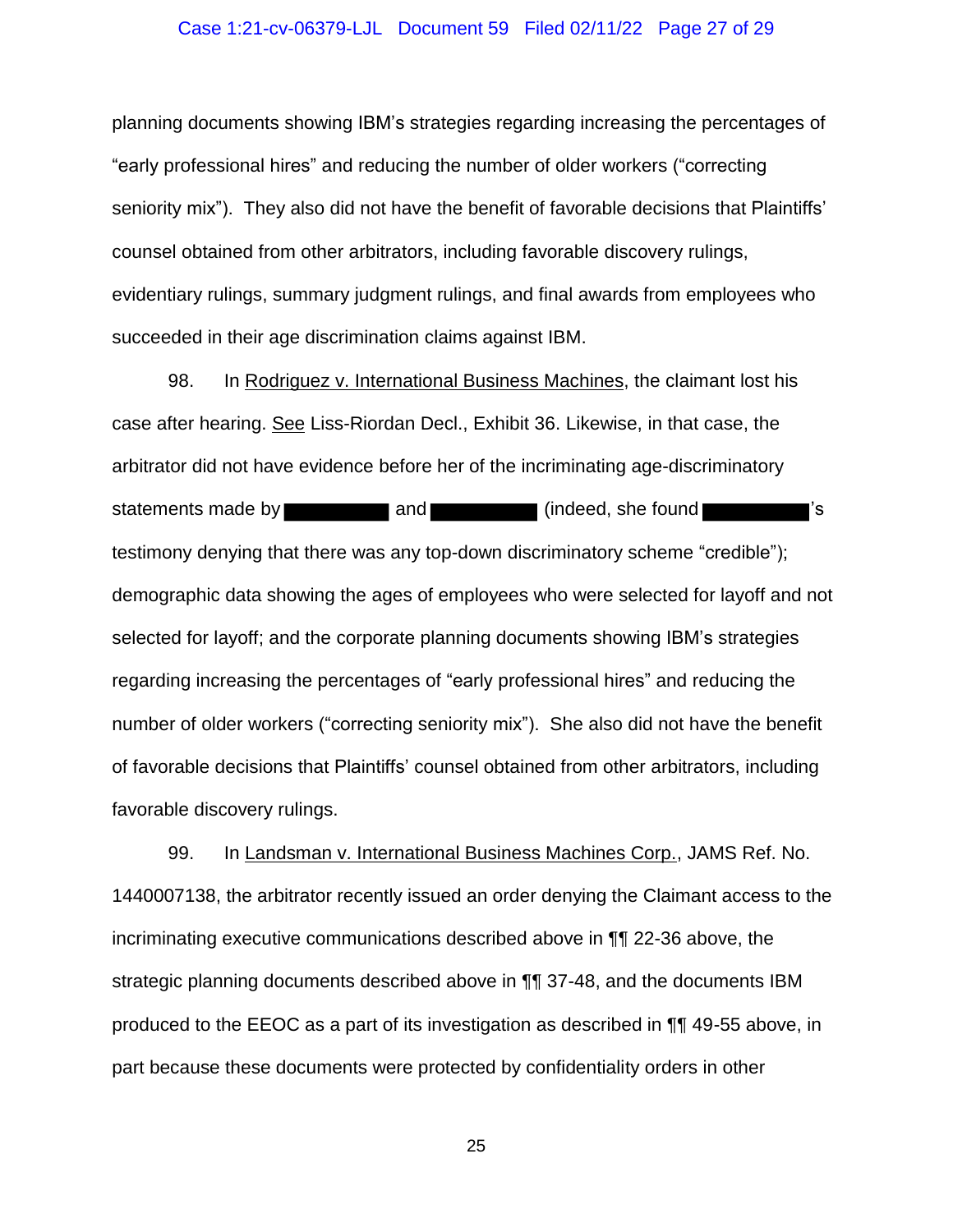arbitrations. Liss-Riordan Decl., Exhibit 39. Additionally, despite the fact that Plaintiff"s counsel will obtain demographic data for "resource actions" affecting all of the GTS business unit (approximately 18,000 employees), see ¶ 77, *supra*, the arbitrator in Landsman denied the Claimant there access to demographic data going beyond the Claimant"s first and second level supervisors. Liss-Riordan Decl., Exhibit 39.

## <span id="page-27-0"></span>**IBM SEEKS SANCTIONS AGAINST PLAINTIFF'S COUNSEL FOR EVEN ATTEMPTING TO CHALLENGE THE CONFIDENTIALITY PROVISION IN COURT**

100. Plaintiff"s counsel filed this same motion for summary judgment for twentyfive (25) individuals who are plaintiffs in consolidated cases before Judge Jesse M. Furman in In Re: IBM Arbitration Agreement Litigation, C.A. No. 21-cv-6296 (Dkt. 27), as well as for plaintiff William Chandler before Judge John G. Koeltl in Chandler v. International Business Machines Corp., C.A. No. 21-cv-06319 (Dkt. 14).

101. IBM has moved for sanctions against Plaintiff"s counsel in at least five (5) arbitrations, arguing that the very act of filing documents obtained in those arbitrations (even initially under seal)<sup>11</sup> – for the purpose of challenging IBM's confidentiality provision – constituted a violation of IBM"s confidentiality provision by Plaintiff"s counsel. The arbitrations in which IBM moved for sanctions are Bohannon v. International Business Machines Corp., 1410008650; Conte v. International Business Machines

 $11$ Plaintiff's counsel filed the documents under seal but asked the Courts to unseal the documents, pursuant to their rules. See In Re: IBM Arbitration Agreement Litigation, C.A. No. 21-cv-6296 (Dkt. 33); Chandler, C.A. No. 21-cv-06319 (Dkt. 20). Citing to In re Gen. Motors LLC Ignition Switch Litig., 2015 WL 4750774, at \*4 (S.D.N.Y. Aug. 11, 2015), both Judge Furman"s Individual Practices Section Judge Section 7B and Judge Koeltl"s Individual Practices Section VI state that "the parties" consent or the fact that information is subject to a confidentiality agreement between litigants is not, by itself, a valid basis to overcome the presumption in favor of public access to judicial documents." It is obviously within a federal court"s prerogative to determine what documents are to be made public on its docket.